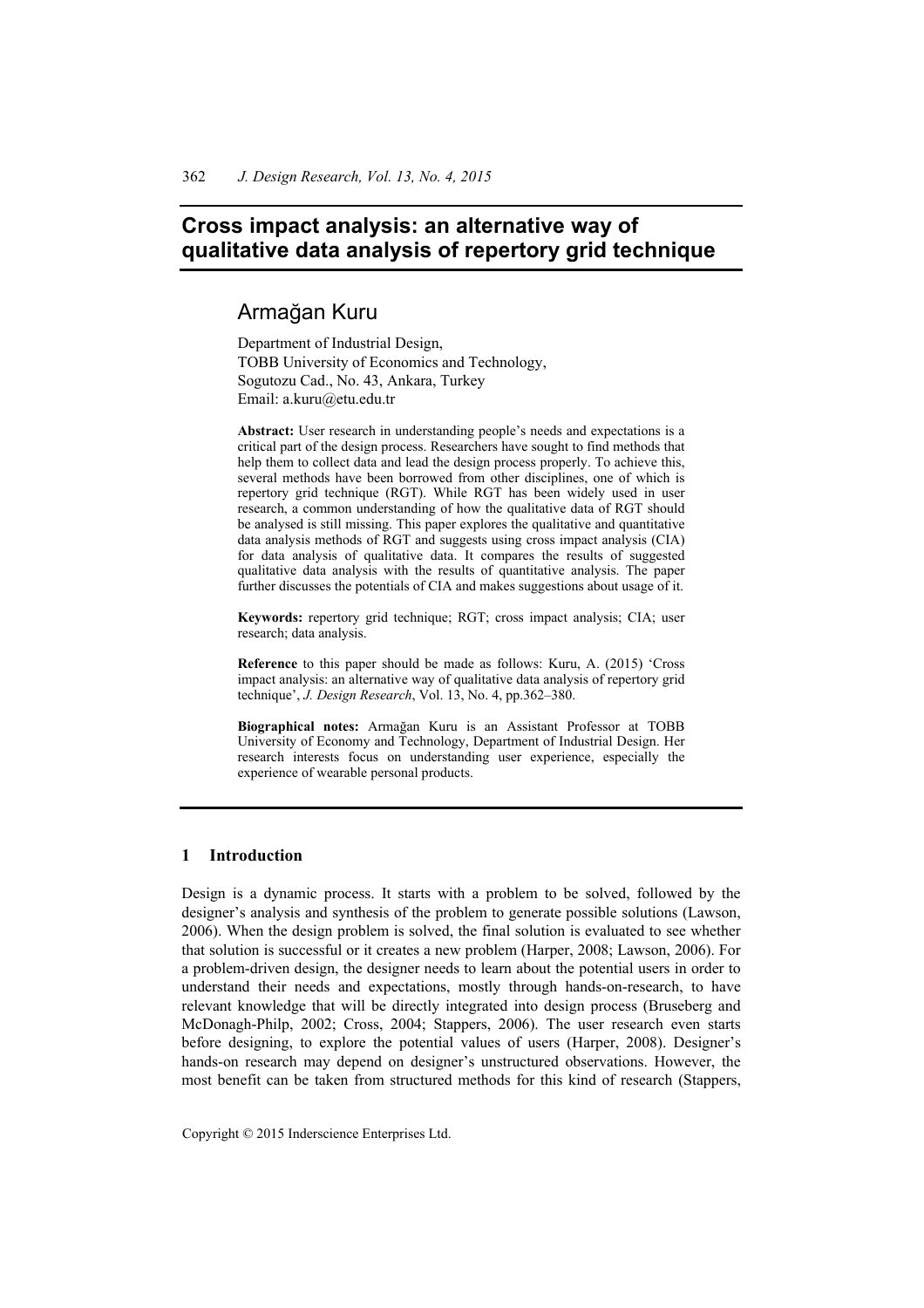2006). On the other hand, the evaluation of the final solution can require structured and guided research for a thorough understanding of the success of the solution (Squires and Byrne, 2002).

According to Squires and Byrne (2002), several methods can be used during discovery, definition and evaluation stages of design process. They suggest that during discovery process, the designer generally use generative methods such as contextual observation and open-ended interviews, while in evaluation process evaluative methods such as surveys and usability tests can be applied. On the other hand, in conducting user research, several theories, methods and techniques have been borrowed from psychology literature for knowledge elicitation. Most of these methods fit to user research very well as the main subjects of both psychology and user research is people. For knowledge elicitation, while qualitative and quantitative methods can be used separately, the current trend is using mixed methods as they have the opportunity to both generate and evaluate ideas.

Repertory grid technique (RGT) (Kelly, 1955) has been used for user research as it gives the ability to collect both qualitative and quantitative data (Fallman and Waterworth, 2010). In this technique, participants are asked to construct their personal criteria about predefined elements (Fransella, 2004; Kelly, 1955). The main idea in this technique is to collect people's constructs over a set of subjects. In psychology, while that subject can be other people, it becomes 'products' or 'systems' in design research.

RGT is a mixed data collection method. It can be utilised for both qualitative and quantitative data collection during the whole design process. During the discovery design process, it can be utilised to collect initial user preferences and needs by making people compare ideas or products. On the other hand, during the evaluation process, it can be utilised to understand through which qualities users evaluate the products or ideas. Moreover, RGT gives the researcher ability to statistically find out the products or ideas that users are in favour of.

The application and analysis techniques of RGT can vary and the designers can decide which type of analysis is required in relation to the aim of the research. Traditionally, RGT data is analysed through quantitative data. However, for designers, details of reasons behind people's needs and expectations have high importance. Analysing data only through quantitative data creates data reduction.

In this paper, I propose a new data analysis technique, cross impact analysis (CIA), for data analysis process of RGT. I propose this new method for data analysis of qualitative data of RGT and compare it with conventional data analysis of quantitative data of RGT. I do this to show that only statistical data analysis will cause the designers to lose high amount of data. I will discuss these through a research that has been conducted with conceptual wearable products. I further discuss the potentials of using this method in user research.

#### **2 RGT as data collection method**

RGT is based on the idea that people perceive the world with their own constructs (Kelly, 1955). The constructs have a bipolar nature which means that each construct have similarity-difference dimension. Each person's construct is different from others and can vary. For instance, while one can state 'simple-complex' as bipolar constructs, while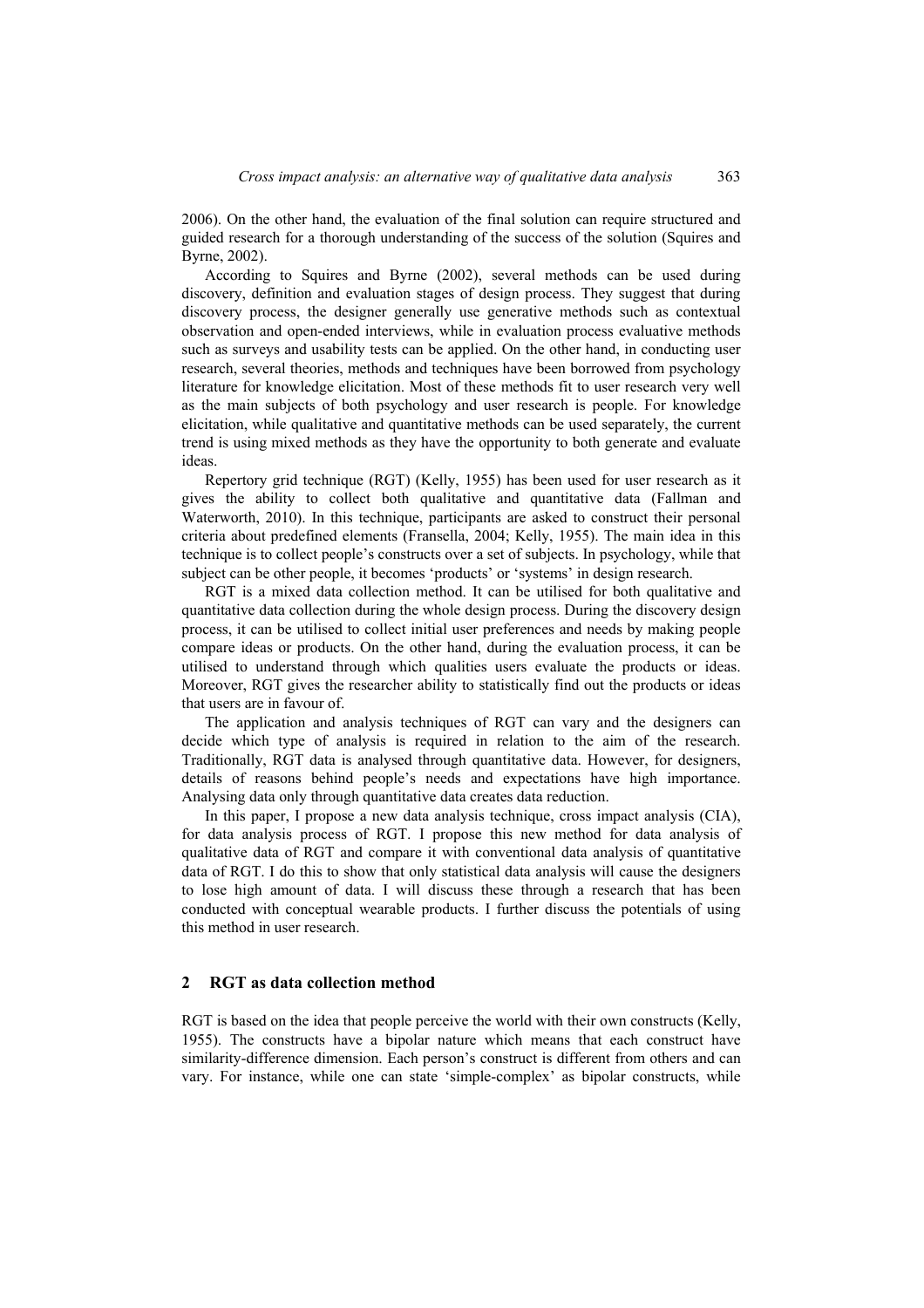other can stated 'simple-powerful' and those two bipolar constructs do not refer to the same dimension (Hertzum et al., 2011). Each person's construct does not necessarily match with other people and that makes the RGT rich in terms of collecting wide variety of constructs.

| Positive                                 | Product A | Product B      | Product C      | Product D | Product E      | Negative                             |  |  |
|------------------------------------------|-----------|----------------|----------------|-----------|----------------|--------------------------------------|--|--|
| Simple-pure                              | 6         | 1              | 4              | 7         | 4              | Overdone                             |  |  |
| New<br>technology                        | 5         | $\mathbf{1}$   | 6              | 6         | $\overline{2}$ | Old<br>technology                    |  |  |
| Technology<br>that we are not<br>used to | 6         | 1              | 6              | 6         | $\overline{c}$ | Technology<br>that we are<br>used to |  |  |
| Simple                                   | 7         | 1              | 6              | 7         | 4              | Like jewellery                       |  |  |
| Practical                                | 4         | 4              | 4              | 6         | 1              | Not practical                        |  |  |
| Beautiful                                | 4         | 2              | 6              | 7         | 3              | Ugly                                 |  |  |
| Esthetical                               | 5         | 2              | 6              | 6         | $\overline{2}$ | Not esthetical                       |  |  |
| Uses screen<br>technology                | 3         | 1              | 7              | 6         | $\overline{2}$ | Cannot give<br>feedback              |  |  |
| Easy to use                              | 4         | $\overline{4}$ | 5              | 6         | 5              | Hard to use                          |  |  |
| Has flexibility<br>in usage              | 5         | 1              | $\overline{7}$ | 7         | 4              | Is not flexible<br>to use            |  |  |
| Has effective<br>form usage              | 5         | $\mathbf{1}$   | 7              | 7         | $\overline{2}$ | Has stable<br>form                   |  |  |
| Keyboard is<br>easy to use               | 3         | $\mathbf{1}$   | 6              | 7         | $\mathbf{1}$   | Has crowded<br>keyboard              |  |  |
| Has form unity                           | 6         | $\mathfrak{Z}$ | 5              | 7         | 2              | Has lots of<br>parts                 |  |  |
| Hard to lose<br>the parts                | 7         | 7              | 6              | 7         | $\mathbf{1}$   | Easy to lose<br>the parts            |  |  |
| Technological                            | 6         | 2              | 7              | 7         | $\mathbf{1}$   | Not<br>technological                 |  |  |
| Stylish                                  | 6         | $\overline{2}$ | 6              | 6         | 2              | Not stylish                          |  |  |
| Has wide<br>screen                       | 5         | 1              | 7              | 7         | $\overline{c}$ | Has small<br>screen                  |  |  |
| Flexible screen                          | 1         | 1              | 7              | 7         | $\overline{2}$ | Stable screen                        |  |  |
| Has transparent<br>material              | 1         | $\overline{2}$ | 7              | 3         | $\mathbf{1}$   | Stable<br>material                   |  |  |
| Has minimum<br>number of<br>functions    | 5         | $\overline{c}$ | 7              | 6         | 2              | Has lots of<br>functions             |  |  |
| Slim in form                             | 5         | 3              | 7              | 7         | $\overline{c}$ | Thick in form                        |  |  |
| Has quality<br>material                  | 6         | 4              | 7              | 7         | $\mathbf{1}$   | Looks cheap                          |  |  |

Table 1 Bipolar RGT scale example\*

Note: \*Rating is out of 7.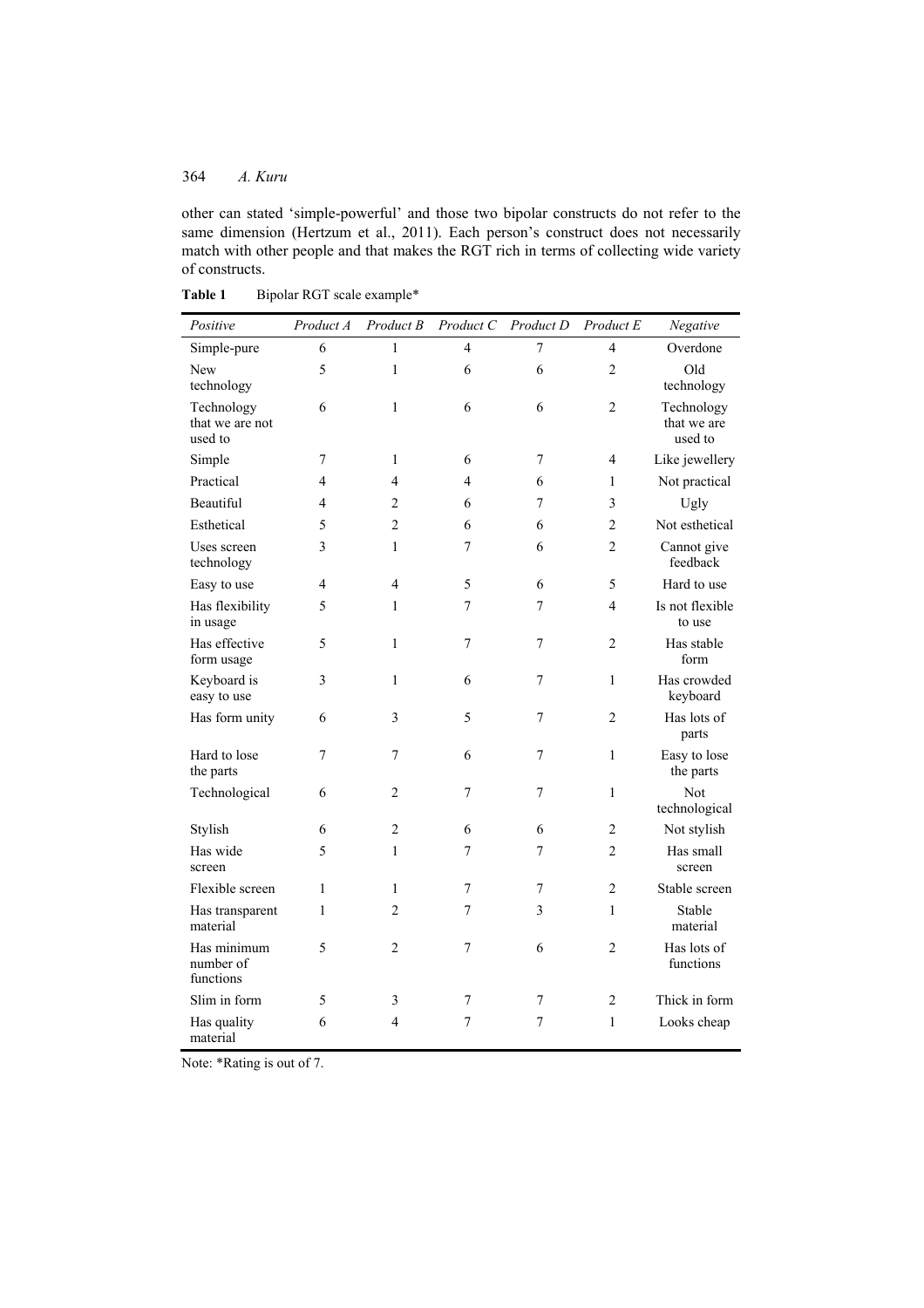Originally, the RGT application process consists of two major phases (Table 1) (Fransella, 2004; Kelly, 1955): contrast elicitation by comparing the elements, and rating the elements on the elicited constructs. Phase 1 aims at creating a bipolar scale which is constructed by each participant. The participant is introduced the elements to be compared and given the randomly selected ones. The aim is to make the participant "think of a way or dimension in which two of the elements are similar to each other and different from the other" (Fransella, 2004). Following that, the dimensions are asked to be labeled either positive or negative. When the participant states a positive dimension, the opposite dimension is asked, or vice versa. Each positive and negative dimension is noted to the bipolar scale (Table 1). After collecting data for the first set of elements, the interviewer randomly selects and presents another set of elements. In reference to other user studies (Hassenzahl and Trautmann, 2001; Tomico et al., 2009) each session ends when the subject finishes when the participant cannot find any differences or similarities between the subjects.

Phase 2 aims at comparing the elements in relation to participants' constructs. The constructed new scale is given to the participant, with a request of rating each element over the constructs elicited. The session ends when the subject finishes rating. There are three ways to conducting Phase 2 of RGT: Relating constructs to items by giving 1 (yes) or 0 (no) (Baber, 1996, 2005); rank ordering by ranking the elements in terms of constructs (ranking form 1–5) (Baber, 1996) and rating the elements (Cho and Wright, 2010; Fallman and Waterworth, 2010) and all these methods can be applicable in relation to the aim of the research.

#### **3 Application and analysis of RGT**

When RGT is used for user research, people are asked to compare and contrast the given products, systems or concepts. The researcher notes down these comparisons and at the end ask the participant rate the elements over the constructs elicited. The procedure generally is applied with respect to the original RGT (Figure 1).

RGT has a potential to help researchers learn about the reasons behind people's comments such that people can further be asked to talk more about the dimensions elicited (Kuru and Erbug, 2013). Asking about the reasons can contribute to understanding the motives of positive and negative comments that can be critical to produce solutions for problems. As already been applied, laddering technique during the qualitative data collection of RGT gives valuable data about the rationale behind people's expectations (Crudge and Johnson, 2007). That is why, in Phase1, participants should be asked the reason of positioning a dimension either positive or negative, and they should be free to talk about any quality they wished. At this point, asking 'why' questions after the participants' preferences can help to clarify the relations between the constructs. This will make the results more powerful in reasoning the constructs with real user needs.

There are several approaches to analyse the elicited constructs. For instance, the researchers can do manual qualitative analysis to reduce the number of constructs to meaningful dimensions (Moynihan, 1996). While this can lead to bias results, it can be applied when the aim is to catch the general pattern within data. The process that is known as 'visual processing' can also be applied to see the similarities and differences between the elicited constructs. Those constructs are reorganised to put the similar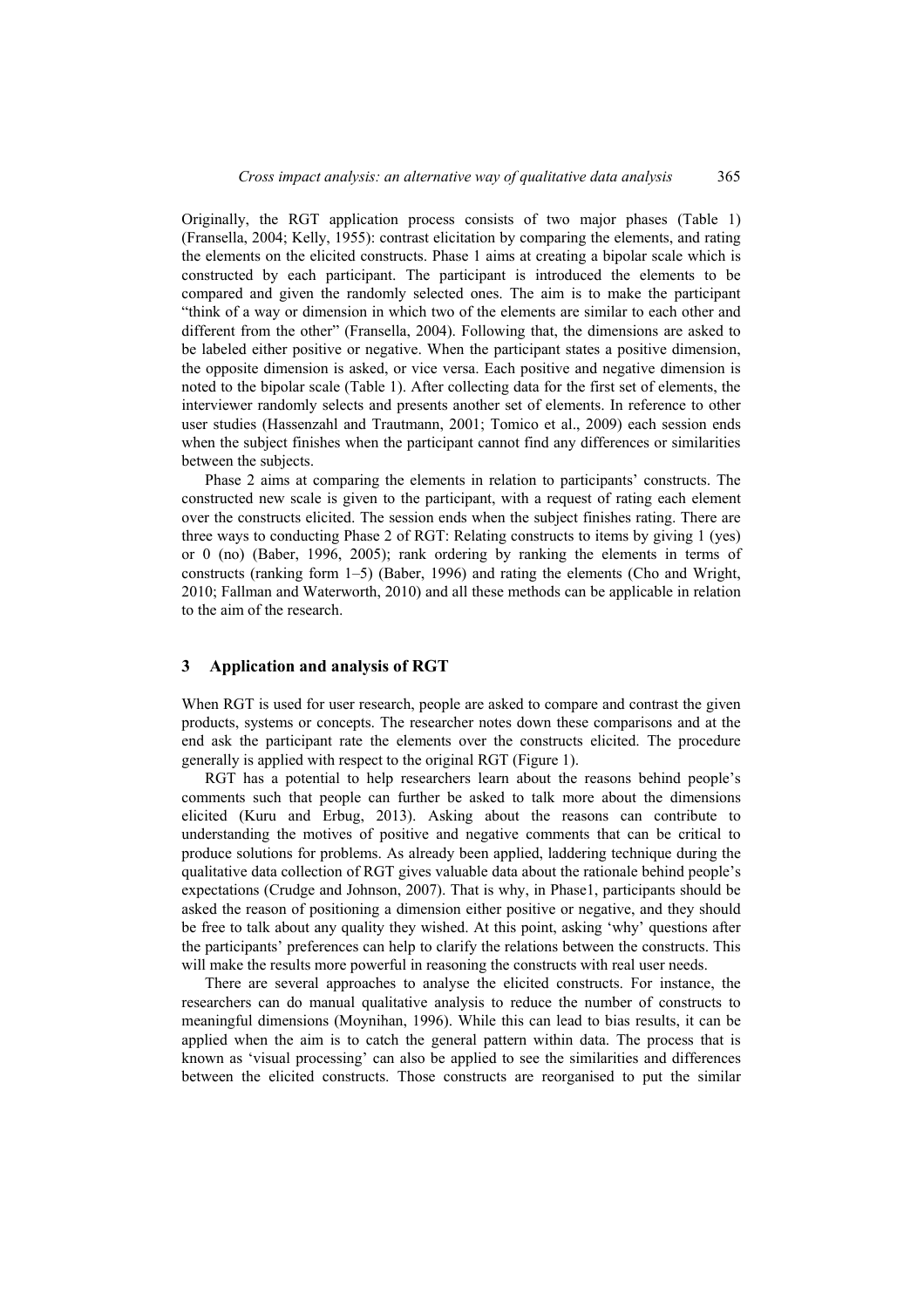constructs together and can help the researcher better explore the dimensions within data (Stewart, 2014). On the other hand, the general tendency in grouping the constructs is content analysis in which the data is coded and then grouped together to understand the dimensions behind the constructs (Edwards et al., 2009).

**Figure 1** Typical data collection procedure



*Source:* Reproduced from Karahanoglu and Erbug (2011)

The constructs can be grouped by searching the participant's ratings to the elements. The data can easily be understood through focus algorithms and Princom Maps (Björkland, 2008; Fallman and Waterworth, 2010). Even though single participant data can easily be analysed statistically, "knowledge for interpersonal analysis of RGT data still lacks" (Karapanos and Martens, 2009). Single participant data statistical analysis is relatively easy to do in comparison to multiple participants. In doing statistical analysis of multiple users, the same graphs (focus algorithms and Princom Maps) also help to understand the patterns within the data. Still, quantitative data analysis of multiple participants is handy and requires at least two steps to be taken; analysis of single participant data and grouping the participants and then analysing the multiple participant data.

Data analysis methods of the original RGT is quite strict, but for designers, that stiffness can lead to losing genuine design ideas. In qualitative analysis, multiple users' data is analysed by content analysis, and researchers work for standardising construct names (Tomico et al., 2009). Analysing qualitative data also shows the patterns of constructs within "highly subjective and individual data" (Fallman and Waterworth, 2010). Fallman and Waterworth (2010) name this type of analysis as 'statistically blind'. On the other hand, in quantitative analysis of RGT data, the constructs of all participants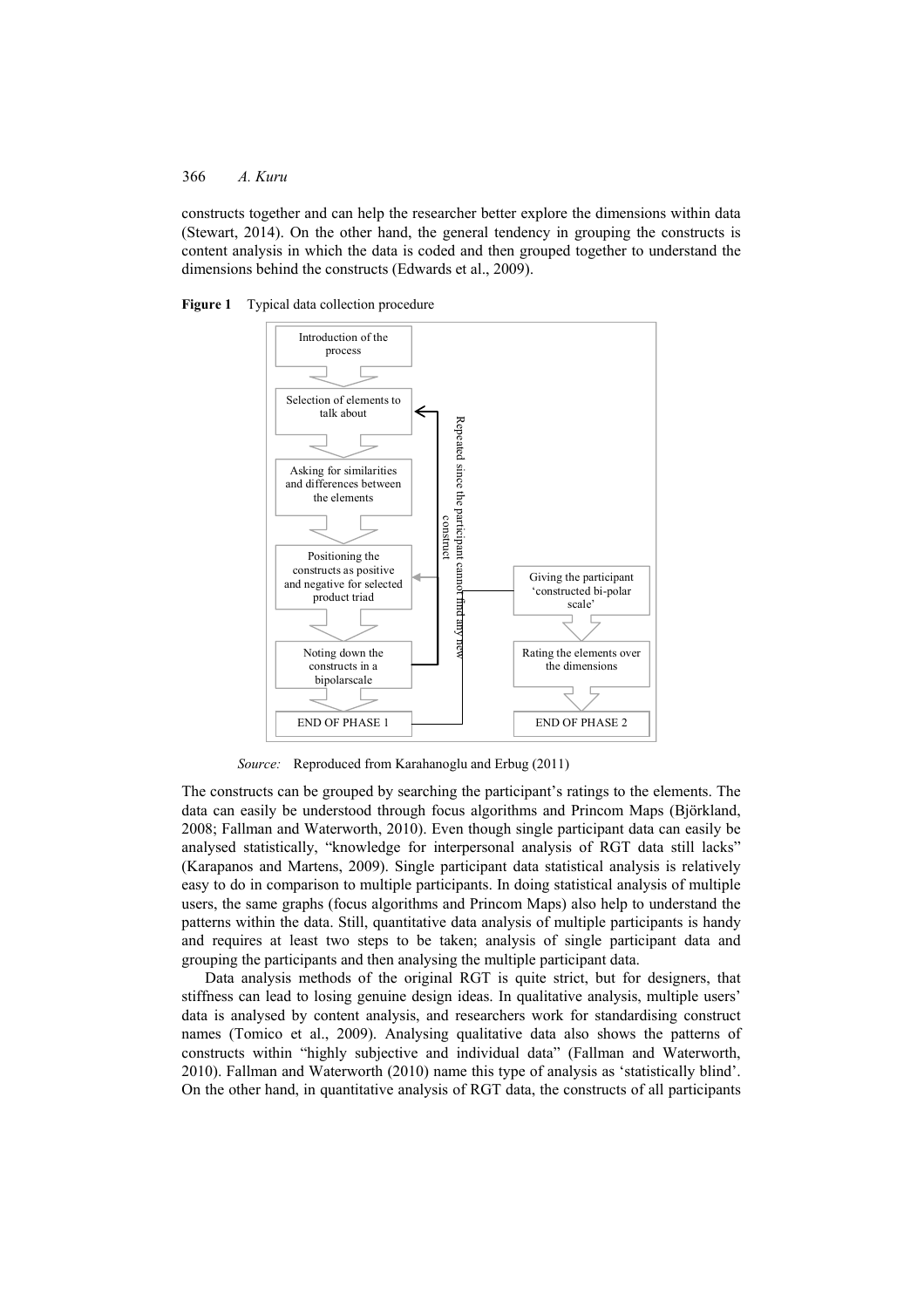are put together and iterative data analysis is made to arrive at the final factors within the data (Fallman and Waterworth, 2010; Grill et al., 2011). Fallman and Waterworth (2010) name this type of analysis as 'semantically blind'. Even though there are examples that both qualitative and quantitative analysis were brought together, this paper offers a new method in order to form a reliable analysis that analysis qualitative data and quantifies the results through a new method.

## **4 Cross impact analysis**

The analysis of RGT is either statistically or semantically blind and the approach that the designer chooses depends on the aim of the research; whether it is generative or evaluative. Still, grouping the constructs and finding the most dominant ones can be challenging for user research to understand what people mostly care for. In this paper, we suggest an alternative approach to qualitative data analysis of RGT. We propose that CIA can potentially show the most important construct groups within data. This analysis can be an alternative to the statistical analysis of RGT as it depends on the numerical relations between construct groups. In addition, it depends on the semantic analysis which saves the analysis from being totally 'semantically-blind'.

CIA was first introduced by Gordon and Stover (1976) to first predict the future events through forecasting their possible interactions. Mainly, the method lists the events that could happen in the future, and the relationships and impacts between events are determined as the main predictors of future events (Gordon, 1994). The main strength of CIA is the cross impact matrix. A cross impact matrix can be utilised to define the influence of one factor on another (Bradfield et al., 2005; Huang et al., 2009; Spoerri et al., 2009; Wiek et al., 2008). It is the visualisation of the CIA and it allows the researcher to define the most influential variables and those variables that are impacted by the most other variables (Heuer and Pherson, 2010). In other words, through cross impact matrix, the mutual effect of variables can be defined. CIA is mostly used by futurists (Blanning and Reinig, 1999) however the cross impact matrix has the potential to be used in different research in which the interaction between variables matter.

Originally, in CIA, influence strength is defined by numbers placed at the cross-section cells of the variables. In the matrix, the qualities in the rows indicate their level of effect on other qualities, and the sum of the rows is called the 'active sum'. Qualities in columns indicate the level of being affected by other qualities and their sum is called the 'passive sum'.

Finally, by using the active and passive sum, cross impact chart can be formed. in the cross impact charts, the chart area is divided into five sections: active, passive, reactive, buffering and neutral, in relation to the variable's activity-passivity level (Bang et al., 2008; Bradfield et al., 2005; Huang et al., 2009; Vester, 1988; Wiek et al., 2008). Each area represents the causal-affected position of the qualities: the critical area (pink) covers qualities with high activity (affected by others) and passivity (affect others); the active area (yellow) covers qualities with high activity (affected by others) but low passivity (affect others); the reactive area covers qualities with low activity (affected by others) but high passivity (affect others); the buffering area (orange) covers qualities with low activity (affected by others) and passivity (affect others) and the neutral area (gray) covers qualities with moderate activity (affected by others) and passivity (affect others).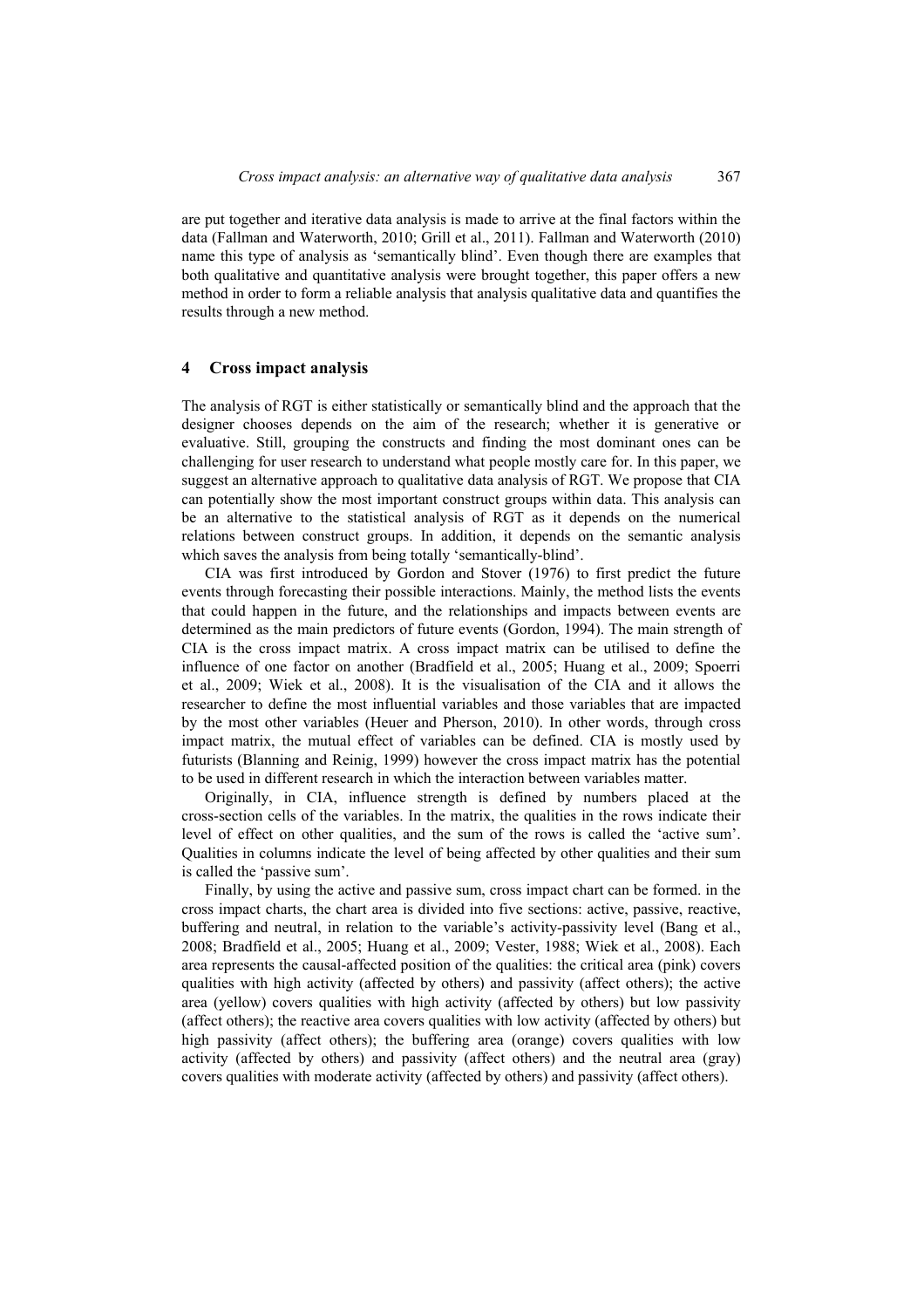Note that the X length of neutral area is 1/5 of all X length and the same applies to the Y length. These area length definition comes from the original CIA (Gordon and Stover, 1977). When the total length of X section of the square is 75, the X length of neutral area is 15. This also leads to define the X and Y lengths as multiplies of 5.

We use CIA to quantify the qualitative data analysis. In the following sections, we explain both qualitative and quantitative analysis of RGT data with an example, and further compare them for the purposes of user research. At the end, we discuss how quantitative data can reduce data, while using CIA to quantify qualitative data of RGT can lead to better guide.

## **5 Study**

To discuss the method we propose for qualitative data analysis of RGT, we conducted a study with on-body interactive products. We applied the process that we explain in Figure 1. During the study, we explored the perceived qualities of on-body interactive products through RGT. We collected data from 30 participants, between the ages of 20 and 30 (12 were female and 18 were male). We showed participants the coloured print-outs of explanation posters of five conceptual on-body communication products. We asked them to compare and contrast the randomly selected three of the products. Once the participants gave the constructs, we asked whether it is positive or negative and why it is good or bad for them. We noted down the constructs in bipolar scales. At the end, we asked participants to rate the products over the constructs they stated. In total, the collected data consisted of 607 construct, changing from 17 to 30 from each participant.

#### *5.1 Qualitative data analysis*

To group the constructs, first, we did an initial content analysis. We analysed the grids of three participants by coding the constructs in a construct group. We also used the interview data to understand the reasons behind that construct and those reason were also coded. During this process, we named the construct of participant as 'affected quality' and reasons behind being good or bad as 'causal quality' as offered by CIA. In the below example, we show how we coded each construct. Here, the participant talks about how the flexibility of the product (causal quality) affects the perception of wearability (affected quality). The participant also explains why the product is not flexible by relating flexibility with wearability. During coding process, each code is used as both causal and affected quality as it one quality can both affecting and affected by other qualities.

[Product D] wraps around my wrist (wearability), as it is more flexible (flexibility of form), but [Product B] is too rigid, since it is not flexible (flexibility). (Male10)

We then discussed these initial codes with a user research expert to arrive at final construct groups and their coverage. With this initial round, we noted approximately 20 main qualities. We also named each quality as either hedonic or pragmatic as offered by Hassenzahl (2003). To arrive at consistency, we created a glossary of terms and these terms were used throughout the content analysis process.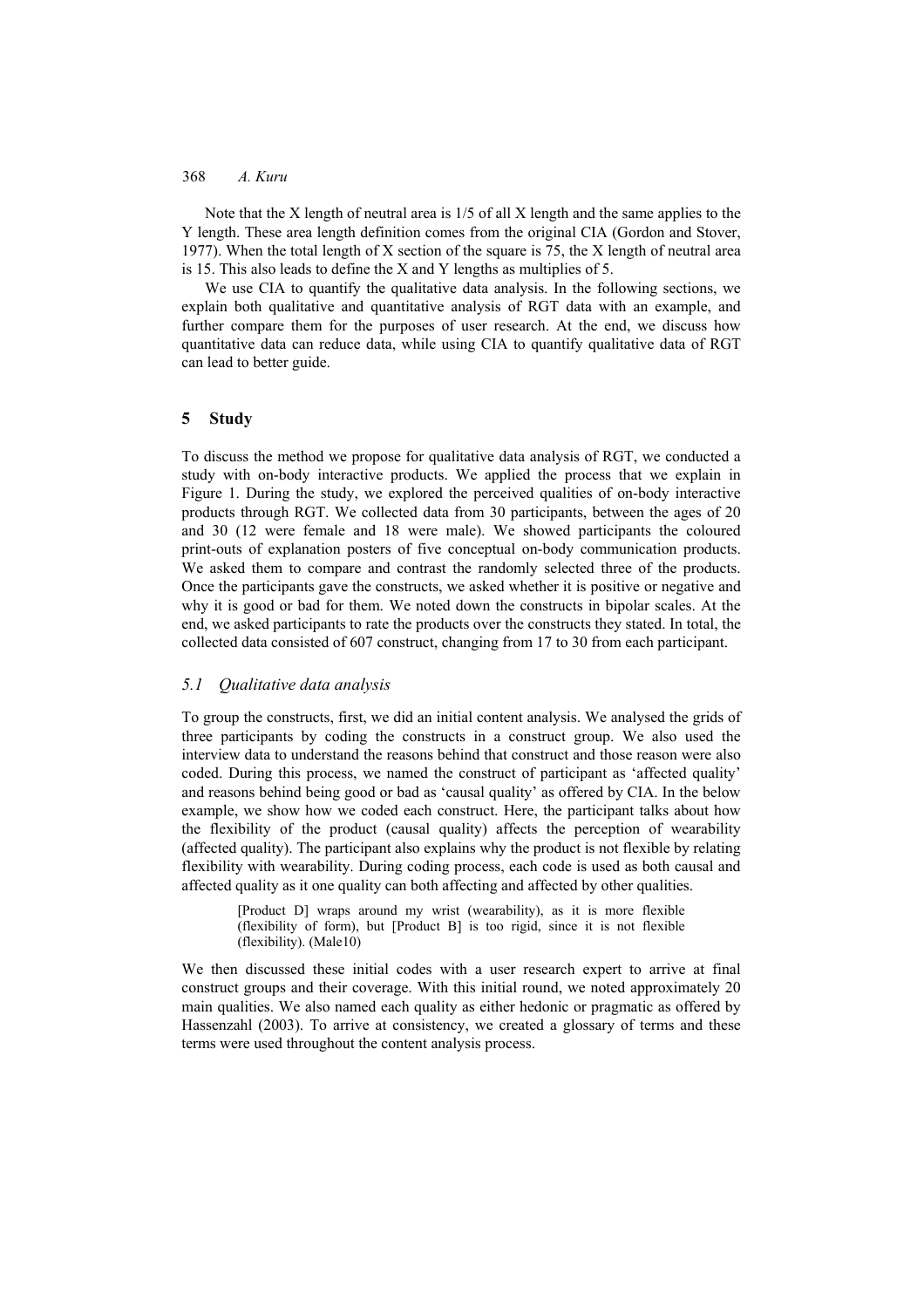As explained in CIA section, we placed the main constructs (bipolar ones) noted by participants in the rows and the corresponding related constructs (the ones participants made to justify the bipolarity) in the columns. We then placed the total number of comments about the relations at the intersection cells of the constructs. For instance, for the example we gave above, we placed '1' in the intersecting cell of wearability and flexibility as shown below. Then the passive sum of wearability and the active sum of flexibility is counted as '1' (Table 2).

| Causal (reasons) |                   | Passive sum           |             |  |  |  |
|------------------|-------------------|-----------------------|-------------|--|--|--|
|                  | <i>Usefulness</i> | Techonological appeal | Wearability |  |  |  |
| Expressiveness   |                   |                       |             |  |  |  |
| Feasibility      |                   |                       |             |  |  |  |
| Flexibility      |                   |                       |             |  |  |  |
| Active sum       |                   |                       |             |  |  |  |

**Table 2** Example of strength definition of constructs

**Figure 2** Cross impact chart (see online version for colours)



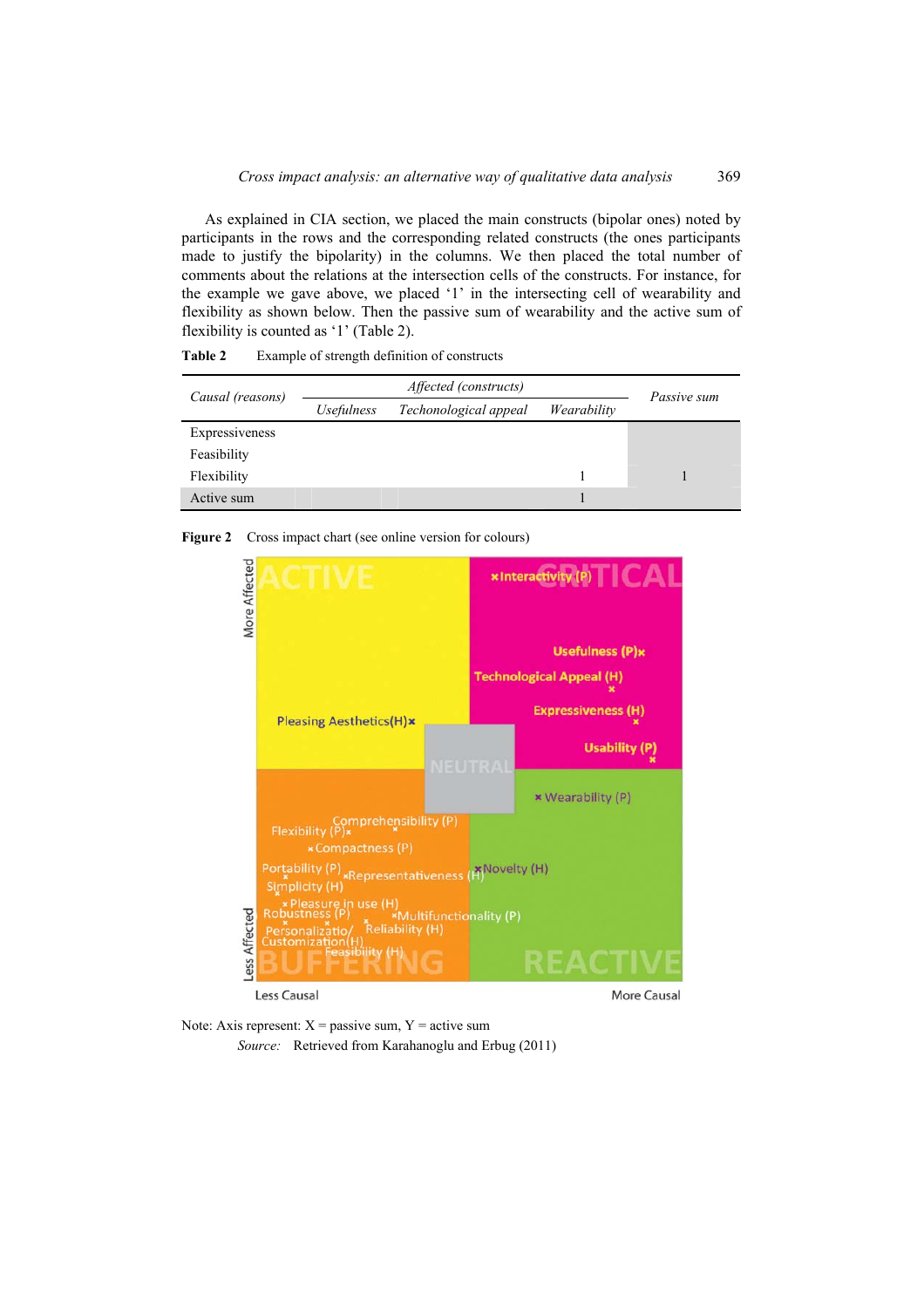'n

|                       | ums anissnd                               | $\bullet$   | $\overline{24}$   | $\frac{8}{3}$   | $\Xi$                    |                 | $\ddot{c}$      | $\mathbb{Z}$       |                 | $\circ$                                                                       | $\frac{8}{2}$       |                 |             |             | ≌                  |            | $\omega$   | 57             | 69           | 65                   | 5                  |                 |
|-----------------------|-------------------------------------------|-------------|-------------------|-----------------|--------------------------|-----------------|-----------------|--------------------|-----------------|-------------------------------------------------------------------------------|---------------------|-----------------|-------------|-------------|--------------------|------------|------------|----------------|--------------|----------------------|--------------------|-----------------|
|                       | $\mu$ earability                          |             |                   |                 |                          |                 |                 |                    |                 |                                                                               |                     |                 |             |             |                    |            |            |                | ${}^{\circ}$ |                      |                    | 33              |
|                       | pəddv<br>Technological                    | 3           |                   |                 |                          |                 |                 |                    |                 |                                                                               |                     |                 |             |             |                    |            |            | 5              | ৩            |                      | $\sim$             | 52              |
|                       | $ssoup f\!\!\!\!\beta s_/\!\!\!\!\gamma$  |             | 3                 | ∾               |                          |                 |                 |                    |                 |                                                                               | S                   |                 |             |             |                    |            |            | $\overline{c}$ |              |                      | $\circ$            | 58              |
|                       | $\langle 4\eta_1 q \rho s \rangle$        |             |                   |                 |                          |                 |                 |                    |                 |                                                                               |                     |                 |             |             |                    |            |            |                | o            |                      |                    | $\pm$           |
|                       | <i><b>Anoilqui2</b></i>                   |             |                   |                 |                          |                 |                 |                    |                 |                                                                               |                     |                 |             |             |                    |            |            |                |              | Z                    |                    | $\overline{15}$ |
|                       | Robutsuess                                |             |                   |                 | 3                        |                 |                 |                    | $\mathbf{\sim}$ |                                                                               |                     |                 |             |             |                    |            |            |                |              |                      |                    | $\equiv$        |
|                       | รรอนองบุทานอรอ.เด่อหู                     |             |                   |                 |                          |                 |                 |                    |                 |                                                                               |                     |                 |             |             |                    |            |            |                |              |                      |                    | $18\,$          |
|                       | Reliability                               |             |                   |                 |                          |                 |                 |                    |                 |                                                                               |                     |                 |             |             |                    |            |            |                |              | $\sim$               | $\sim$             | $\overline{10}$ |
|                       | <b>Sound Aesthetics</b>                   |             |                   | Ξ               |                          |                 | $\mathbf{\sim}$ |                    | S               |                                                                               |                     | $\mathbf 2$     |             |             | $\mathbf 2$        |            |            |                |              | $\Xi$                | ₹                  | 46              |
| Affected (constructs) | Portability                               |             |                   |                 |                          | $\mathbf{\sim}$ |                 |                    |                 |                                                                               |                     |                 |             |             |                    |            |            |                |              |                      | 3                  | $18\,$          |
|                       | asn ui a.mspald                           |             |                   |                 |                          |                 |                 |                    |                 |                                                                               |                     |                 |             |             |                    |            |            |                |              |                      |                    | 13              |
|                       | customisarion<br><i>Lersonalisation /</i> |             |                   |                 |                          |                 |                 |                    |                 |                                                                               |                     |                 |             |             |                    |            |            |                |              |                      |                    | $\overline{10}$ |
|                       | лрао <sub>N</sub>                         |             |                   |                 |                          |                 | $\sim$          | $\sim$             |                 |                                                                               | $\sim$              |                 |             |             |                    |            |            |                |              |                      |                    | $20\,$          |
|                       | Multifunctionality                        |             |                   | $\mathbf{\sim}$ |                          |                 | ₹               |                    | $\mathbf 2$     |                                                                               |                     |                 |             |             |                    |            |            |                |              |                      | $\mathbf{\hat{c}}$ | $\equiv$        |
|                       | <i><u><b>Ананзрлэни</b></u></i>           |             | S                 |                 |                          |                 |                 | ${}^{\circ}$       | $\infty$        |                                                                               |                     |                 |             | $\sim$      |                    |            |            | ≌              | ↽            | $\overline{6}$       | 4                  | 72              |
|                       | Flexibility                               |             |                   |                 |                          |                 | 4               |                    |                 | $\scriptstyle\sim$                                                            |                     |                 |             |             |                    |            |            |                | n            | $\sim$               |                    | 26              |
|                       | Feasibility                               |             |                   |                 |                          |                 |                 |                    |                 |                                                                               |                     |                 |             |             |                    |            |            |                |              |                      |                    | $\overline{10}$ |
|                       | ssəuəoissə.dx7                            |             | $\sim$            |                 |                          |                 |                 |                    |                 |                                                                               |                     |                 |             |             |                    |            |            |                | ${}^{\circ}$ | $\circ$              | $\overline{15}$    | 46              |
|                       | Comprehensibility                         |             |                   | S               | $\overline{\mathcal{C}}$ |                 |                 |                    |                 |                                                                               |                     |                 |             | 3           |                    |            |            |                |              | $\sim$               |                    | 27              |
|                       | compactness                               |             | $\sim$            |                 |                          |                 |                 |                    |                 |                                                                               |                     |                 | $\sim$      |             |                    |            |            |                |              | ७                    | $\sim$             | 23              |
|                       |                                           | Compactness | Comprehensibility | Expressiveness  | Feasibility              | Flexibility     | Interactivity   | Multifunctionality | Novelty         | $\begin{array}{c} \text{Personalisation} \\ \text{customisation} \end{array}$ | Pleasing aesthetics | Pleasure in use | Portability | Reliability | Representativeness | Robustness | Simplicity | Usability      | Usefulness   | Technological appeal | Wearability        | Active sum      |
|                       |                                           | Causal      | (reasons)         |                 |                          |                 |                 |                    |                 |                                                                               |                     |                 |             |             |                    |            |            |                |              |                      |                    |                 |

## Table 3 Cross impact matrix (see online version for colours)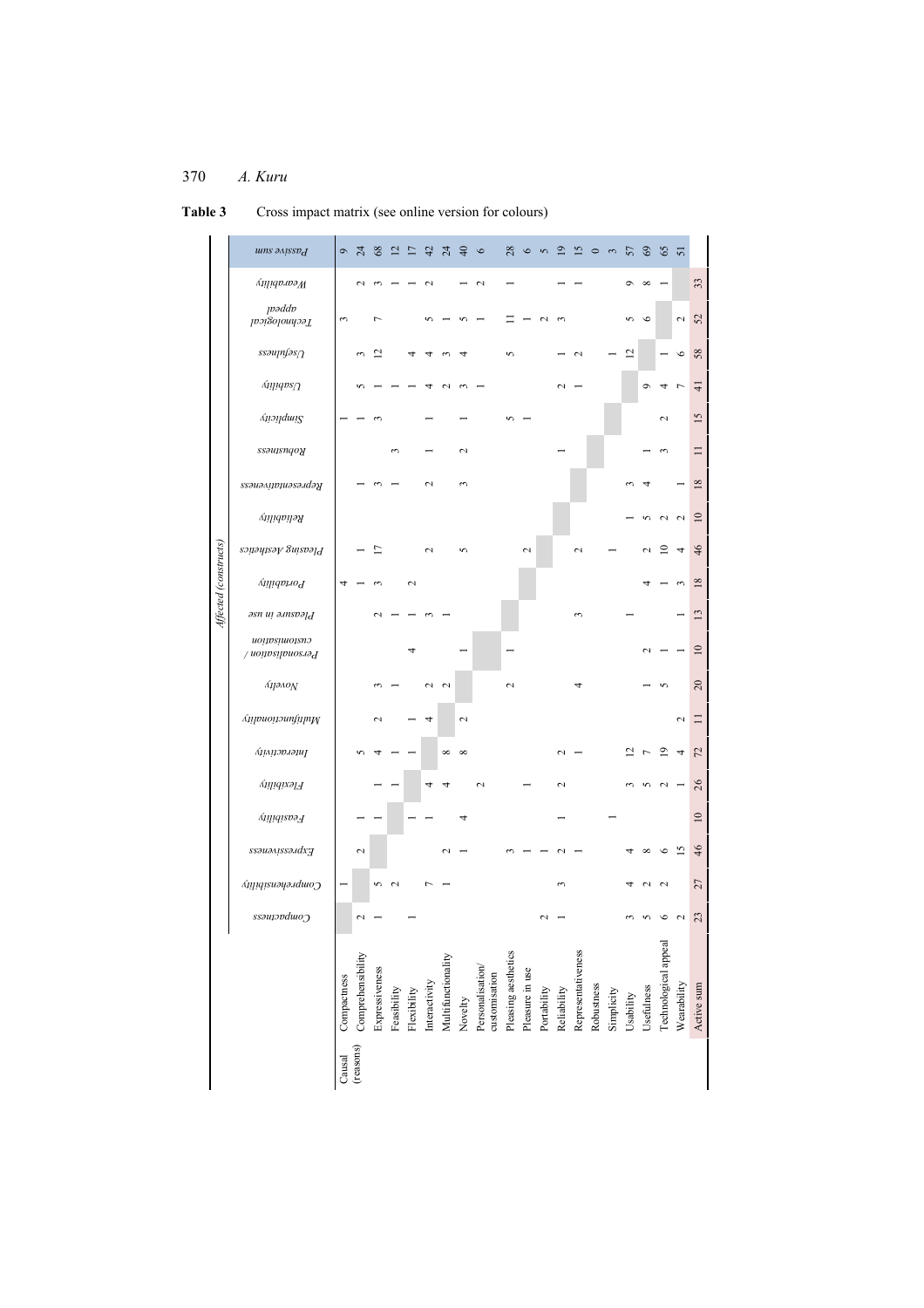Finally, we summed all the numbers in the rows and columns to find the strength of each construct in terms of affecting and being affected by other qualities. At the end, we had a  $20 \times 20$  matrix (Table 3).

With the active sum and passive sum cells, each dimension is defined by a point in a square chart. For instance, flexibility is defined as  $(X = 17, Y = 26)$  and wearability is defined as  $(X = 33, Y = 51)$  within the chart. With each defined point, the matrix is then turned into a cross impact chart (Figure 2).

This final chart represents the importance of each quality for the participants.

This analysis shows us the hierarchy of the qualities. For instance, it is understandable that the ones in 'critical' area are the most important ones that designers need to consider while designing. The chart shows us that for an on-body interactive product, interactivity, usefulness, technological appeal, expressiveness and usability are the most critical qualities that the designer needs to focus on. However, this does not mean that other qualities that fall into active and reactive area are not important. The qualities that fall into reactive area also require emphasis as these affect the perception of other qualities more. In relation, the qualities that fall into active area are also important as they are affected by the design of other qualities. The 'buffering' area is a little crowded compared to other areas which show that these qualities are the drivers of other qualities and require less but still enough attention. Therefore, it should be noted that CIA chart is a 'balanced' chart; each quality has relations with other qualities; designer should not ignore any area during design process.

#### *5.2 Quantitative data analysis of RGT*

To compare these results with the conventional quantitative analysis of RGT, we also performed factor analysis with the data as suggested by Fallman and Waterworth (2010). We analysed the data by following the steps Fallman and Waterworth (2010) explains. To achieve this, we took the following steps:

#### *5.2.1 Participant level analysis*

At the beginning, we generated each participant's display, focus algorithms and Princom Maps to understand the data at participant level and to see whether there is any pattern or other kind of relations with the data statistically (Fallman and Waterworth, 2010). There are several programmes that can be used to manage this process. Within those, RepGrid is the software that is specifically designed and used for analysing RGT data statistically (Fallman and Waterworth, 2010; Tomico et al., 2009). In previous years, it was easy to access downloadable RepGridIV software, however, in recent years, RepGrid it is available only online under the name of WebGrid. To arrive at coherent results, we entered each participant's data to the system one-by-one and collected the graphs through online WebGrid system http://gigi.cpsc.ucalgary.ca:2000/.

First, we generated the 'display graphs' to see whether the data have been entered correctly. Following that, we generated 'focus' graphs to understand which of the constructs were grouped together and which of the products are found to be similar (Figure 3). In addition to these graphs, the 'Princom Maps' helped us to understand the position of each construct and element in two-dimension. After having each participant's graphs, all those graphs were printed out to understand the initial statistical pattern of the data.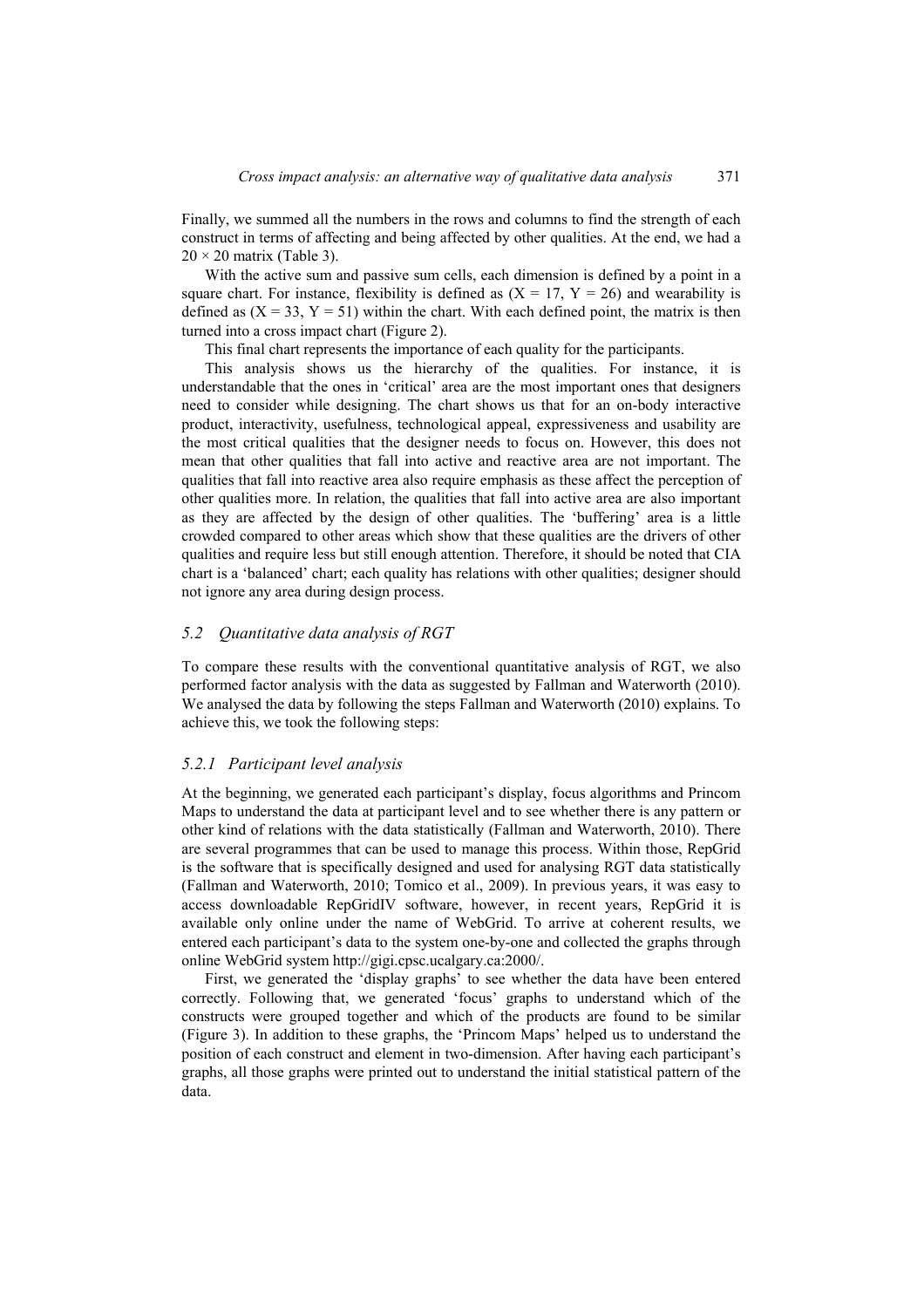

**Figure 3** Display and focus graphs of participant 05 (see online version for colours)

#### *5.2.2 Multiple participant data*

As the original method suggests, we put all the data of the participants and focus graphs that were created to catch the patterns within the data. Through this analysis, we tried to see if there are any similar patterns. While doing this, as explained in Fallman and Waterworth (2010), 85% similarity-threshold level was set to name the constructs as similar. However, as the referred article stated, not all the constructs can perfectly fit the construct group as the data is highly subjective and doing Factor Analysis is semantically blind. As they did, we excluded the constructs that semantically did not fit the construct group.

At the end, we found that 383 of the constructs fit well to the groups consisted. When turned back to the data, it was realised that these constructs are coming mainly from the participants who thought that products C and D highly are similar and A is relatively similar to those; but E and B are totally different. At the end, with 384 constructs, ten major groups were arrived at, eight of which have more than 15 constructs (is the half of the number of participants) and 2 of them have less than 15 constructs.

The construct groups arrived (namely the factors) could be explained by a combination of two interconnected factors we found in CIA including the sub dimensions (the ones we used to define the factor). Finally, we named each group constructed by factor analysis to compare the results with the results of CIA.

## **6 Comparison of qualitative and quantitative data analysis**

Once we named the factors, we created comparison table to see how these factor analysis and content analysis differ or relate (Table 4). For that table, we turned back to the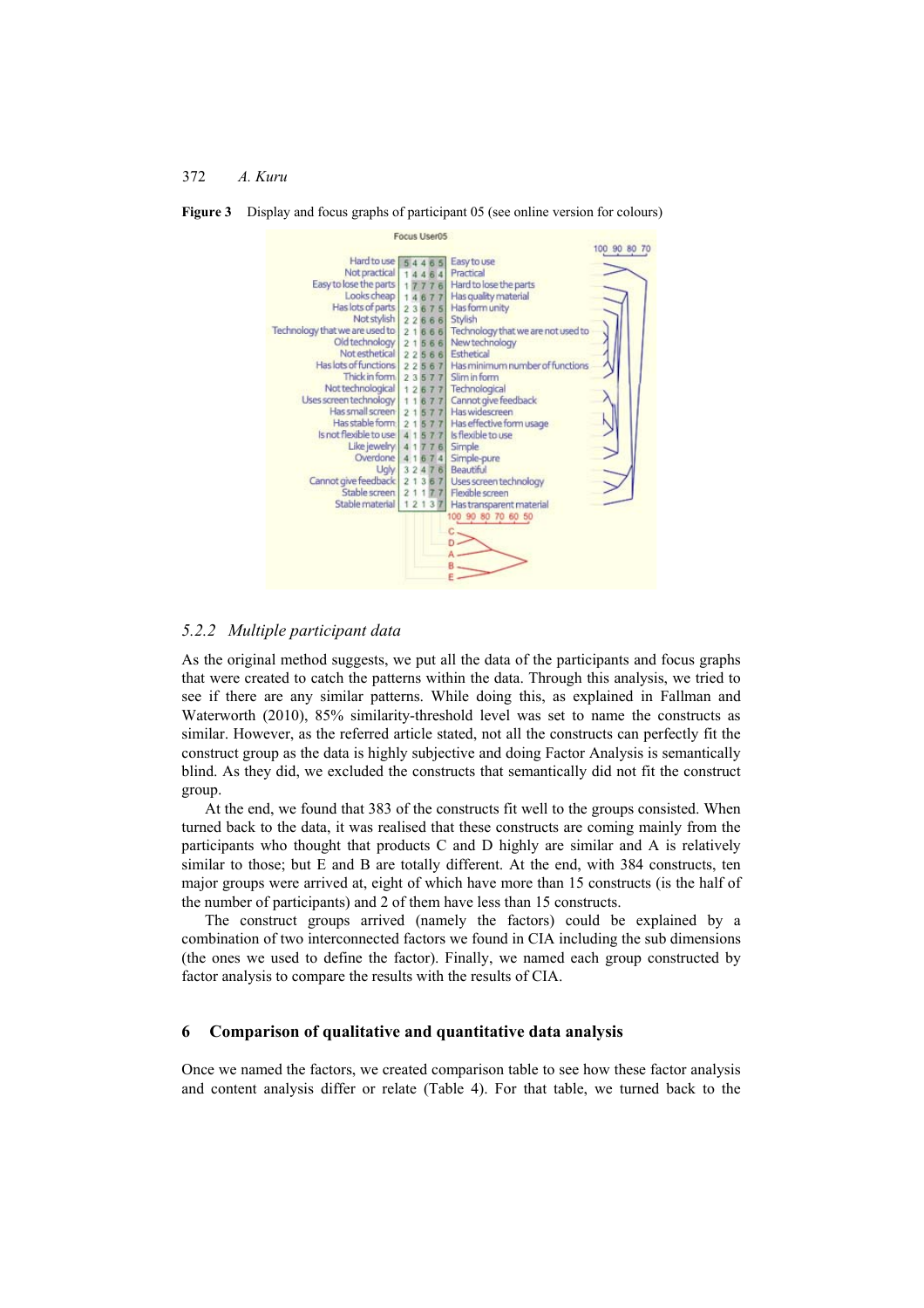content analysis to explore how participants related the constructs with tangible qualities and the factors we listed in CIA.

### *6.1 Participant level analysis*

We first explored each participant's data and compared the qualitative analysis coded with the participant level factor analysis results. We looked through each participant's data to see whether factor analysis results formed meaningful groups. The results showed that participant level analysis formed four groups for User5 while in the qualitative analysis, ten different codes were employed. This gave clues about how the multiple participant data results will lead to data reduction.

**Figure 4** Comparison of factor analysis and qualitative analysis of participant 05 (see online version for colours)



Multiple participant data: When we combined all data, we realised that the first factor which was formed by factor analysis, consisted of 61 constructs, and it was a combination of sub dimensions such as appropriateness of colour, adaptability to daily life or practicality of interface. Once we looked at the CIA results, we found that those constructs were mainly related with technological appeal and usefulness. Therefore, we named this dimension of factor analysis as 'technological appeal + usefulness'. We followed the same procedure for the rest of the factors.

As a result, we can say that the factors we found by statistical analysis, overlaps with the ones we found by content analysis. On the other hand, these results are good examples for explaining how people can mentally connect more than two concepts together and this can form a 'factor'. With factor analysis we found 15 dimensions which is mainly a combination of eight main factors we found in qualitative analysis, on the other hand, in qualitative analysis we found 20 independent dimensions that play various roles in product design. As stated before, the factor analysis of RGT data is semantically blind. However, our results show that, doing solely with the results of factor analysis can result in overgeneralisation of the results.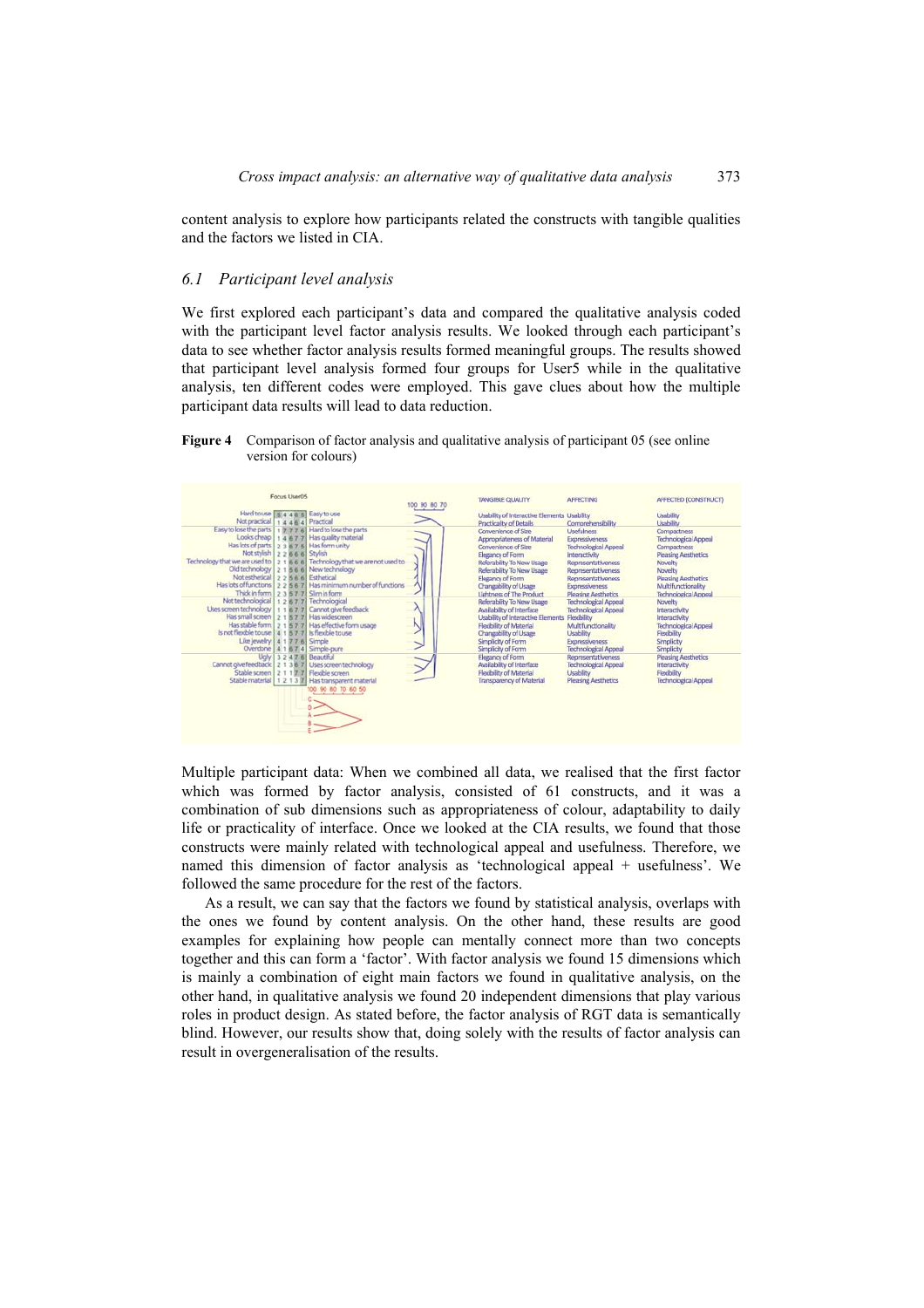| Factors of statistical<br>analysis | #  | Sub dimensions                                  | Sub dimensions listed under factors<br>of content analysis |
|------------------------------------|----|-------------------------------------------------|------------------------------------------------------------|
| Technological appeal               | 61 | Adaptability to daily life                      | Usefulness                                                 |
| + Usefulness                       |    | Appropriateness of<br>colour                    | Technological appeal                                       |
|                                    |    | Appropriateness of<br>material quality          | Technological appeal                                       |
|                                    |    | Appropriateness of<br>surface quality           | Technological appeal                                       |
|                                    |    | Availability of<br>interactive elements         | Technological appeal                                       |
|                                    |    | Availability of<br>multi-functions              | Usefulness                                                 |
|                                    |    | Convenience of product<br>size                  | Technological appeal                                       |
|                                    |    | Feasibility of details                          | Technological appeal + Usefulness                          |
|                                    |    | Practicality of interface                       | Technological appeal                                       |
|                                    |    | Resemblance to<br>accessories                   | Usefulness                                                 |
|                                    |    | Usability of interactive<br>elements            | Usefulness                                                 |
| Expressiveness+<br>Interactivity   | 36 | Appropriateness to be<br>used as body extension | Expressiveness                                             |
|                                    |    | Availability of<br>interactive elements         | Interactivity                                              |
|                                    |    | Availability of<br>personalisation              | Expressiveness                                             |
|                                    |    | Clarity of product<br>language                  | Expressiveness + Interactivity                             |
|                                    |    | Feasibility of details                          | Interactivity                                              |
|                                    |    | Novel impression                                | Interactivity + Expressiveness                             |
|                                    |    | Quality impression                              | Expressiveness                                             |
|                                    |    | Usability of interactive<br>elements            | Interactivity + Expressiveness                             |
| Expressiveness +<br>Wearability    | 40 | Appropriateness of<br>material                  | Expressiveness + Wearability                               |
|                                    |    | Feasibility of details                          | Expressiveness                                             |
|                                    |    | Quality impression                              | Expressiveness                                             |
|                                    |    | Resemblance to<br>accessories                   | Expressiveness + Wearability                               |
|                                    |    | Simplicity of form                              | Expressiveness                                             |
|                                    |    | Usability of interactive<br>elements            | Expressiveness                                             |

**Table 4** Factors of statistical (quantitative) and content (qualitative) analysis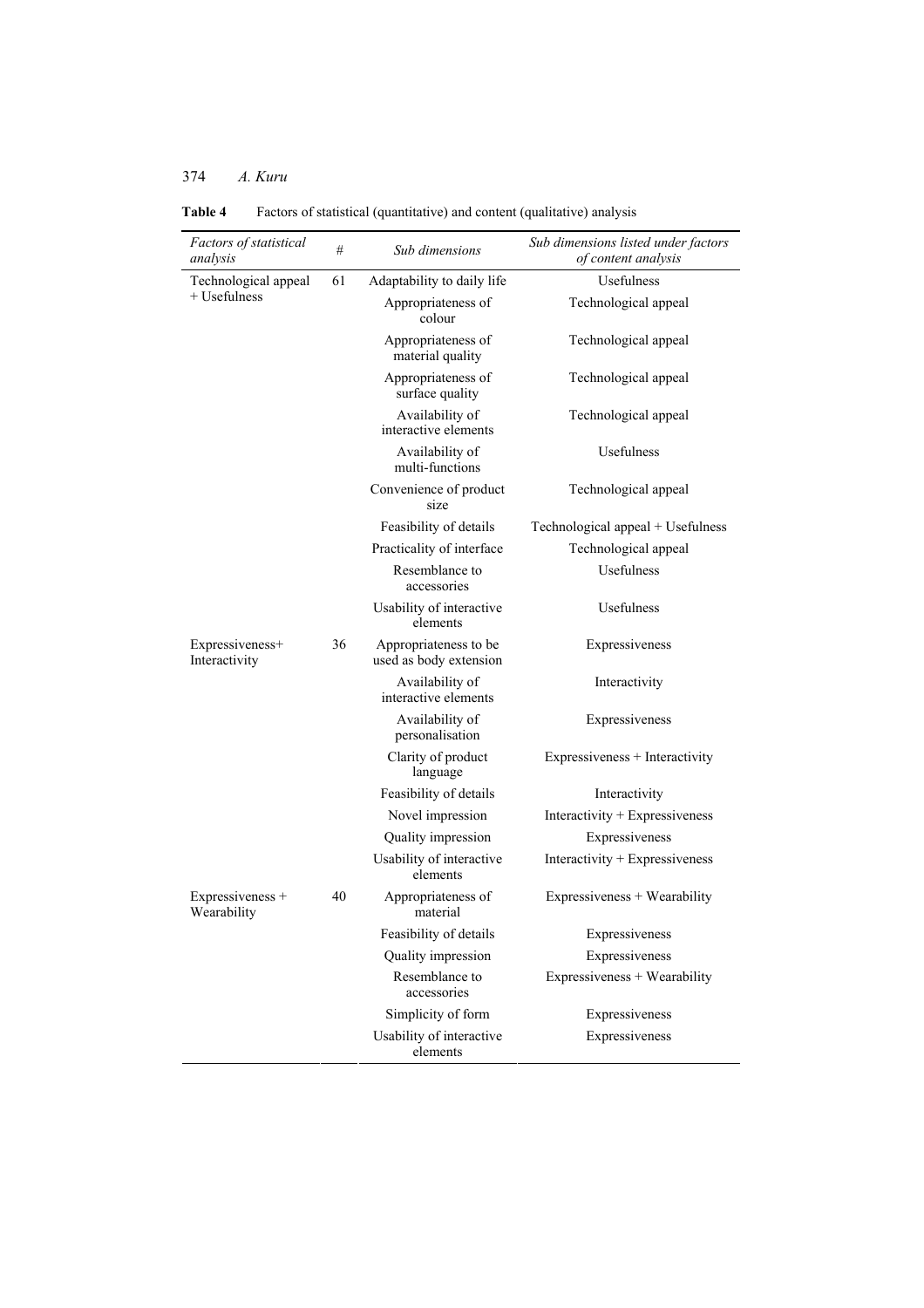| Factors of statistical<br>analysis      | #  | Sub dimensions                               | Sub dimensions listed under factors<br>of content analysis |                      |                               |           |  |  |
|-----------------------------------------|----|----------------------------------------------|------------------------------------------------------------|----------------------|-------------------------------|-----------|--|--|
| Technological appeal<br>+ Interactivity | 25 | Availability of<br>interactive elements      | Technological appeal + Interactivity                       |                      |                               |           |  |  |
|                                         |    | Convenience of<br>size/form                  | Technological appeal + Interactivity                       |                      |                               |           |  |  |
|                                         |    | Flexibility of material                      | Technological appeal                                       |                      |                               |           |  |  |
|                                         |    | Visibility of feedback                       | Interactivity                                              |                      |                               |           |  |  |
| Technological appeal<br>+ Novelty       | 9  | Availability of<br>interactive elements      | Technological appeal                                       |                      |                               |           |  |  |
|                                         |    | Availability of size/form                    | Technological appeal                                       |                      |                               |           |  |  |
|                                         |    | Novel product<br>impression                  | Technological appeal + Novelty                             |                      |                               |           |  |  |
| Technological<br>Appeal +               | 38 | Availability of<br>personalisation           | Expressiveness                                             |                      |                               |           |  |  |
| Expressiveness                          |    | Availability to be used as<br>body extension | Expressiveness                                             |                      |                               |           |  |  |
|                                         |    | Clarity of product<br>language               | Expressiveness + Technological<br>appeal                   |                      |                               |           |  |  |
|                                         |    | Convenience of<br>size/form                  | Technological appeal                                       |                      |                               |           |  |  |
|                                         |    | Feasibility of details                       | Expressiveness + Technological<br>appeal                   |                      |                               |           |  |  |
|                                         |    | Referability to user<br>group                | Expressiveness                                             |                      |                               |           |  |  |
|                                         |    | Resemblance to other<br>products             | Expressiveness                                             |                      |                               |           |  |  |
| Technological appeal                    | 21 | Adaptability to daily life                   | Usability                                                  |                      |                               |           |  |  |
| + Usability                             |    | Appropriateness of<br>material quality       | Technological appeal + Usability                           |                      |                               |           |  |  |
|                                         |    |                                              |                                                            |                      | Appropriateness to<br>anatomy | Usability |  |  |
|                                         |    |                                              | Availability of<br>interactive elements                    | Technological appeal |                               |           |  |  |
|                                         |    | Feasibility of details                       | Usability                                                  |                      |                               |           |  |  |
|                                         |    | Ease of carrying                             | Usability                                                  |                      |                               |           |  |  |
|                                         |    | Practicality of interface                    | Technological appeal                                       |                      |                               |           |  |  |
|                                         |    | Usability of interactive<br>elements         | Usability                                                  |                      |                               |           |  |  |
| Technological appeal<br>+ Wearability   | 17 | Convenience of<br>size/form                  | Technological appeal                                       |                      |                               |           |  |  |
|                                         |    | Ease of carrying                             | Wearability                                                |                      |                               |           |  |  |
|                                         |    | Practicality of interface                    | Technological appeal                                       |                      |                               |           |  |  |
|                                         |    | Resemblance to<br>accessories                | Wearability                                                |                      |                               |           |  |  |

**Table 4** Factors of statistical (quantitative) and content (qualitative) analysis (continued)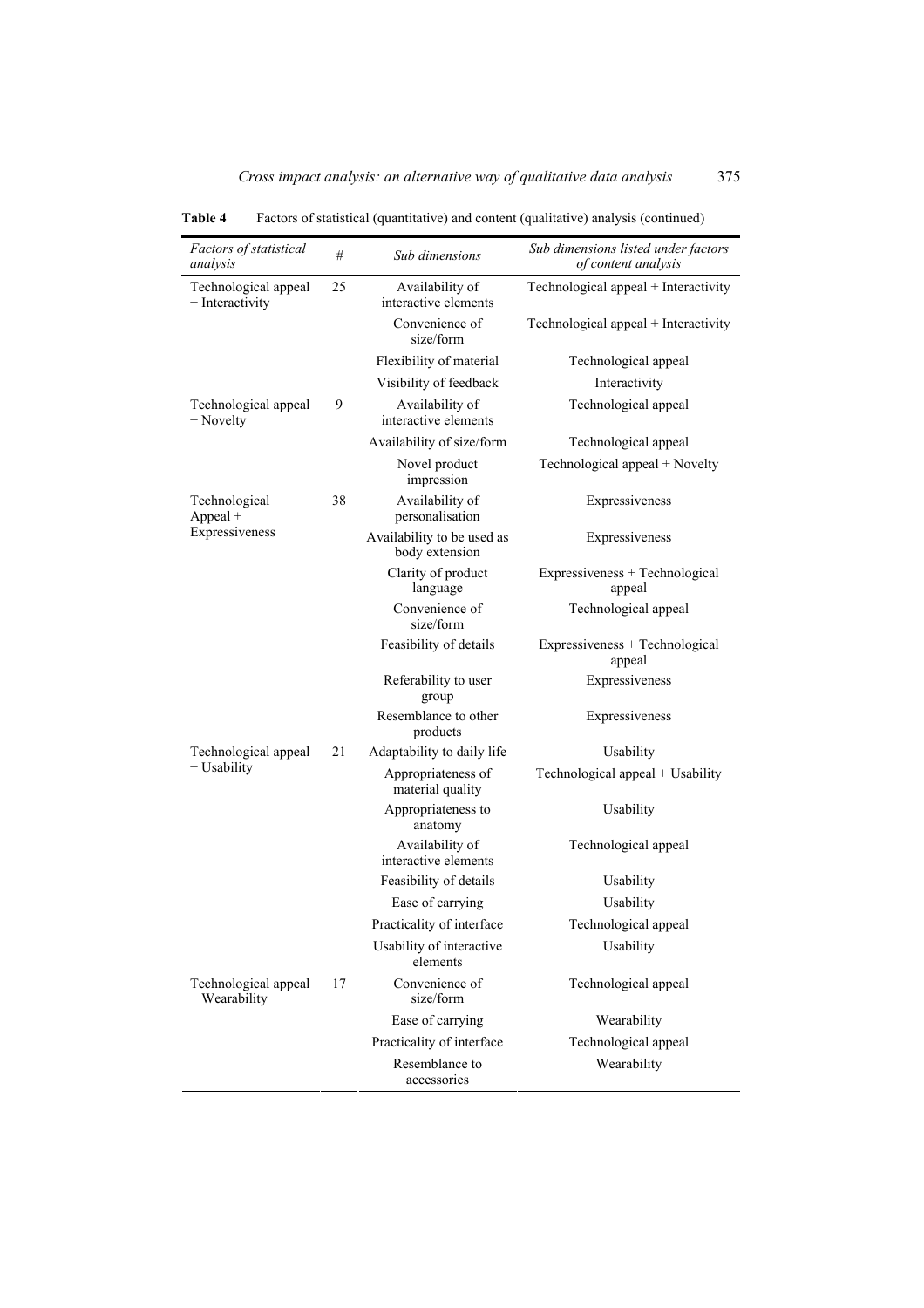| <b>Factors of statistical</b><br>analysis | #                        | Sub dimensions                                  | Sub dimensions listed under factors<br>of content analysis    |  |  |  |  |
|-------------------------------------------|--------------------------|-------------------------------------------------|---------------------------------------------------------------|--|--|--|--|
| Pleasing aesthetics $+$                   | 124                      | Adaptability to daily life                      | Wearability                                                   |  |  |  |  |
| expressiveness +<br>Wearability           |                          | Appropriateness of<br>material quality          | Wearability $+$ Pleasing aesthetics                           |  |  |  |  |
|                                           |                          | Appropriateness to<br>anatomy                   | Wearability                                                   |  |  |  |  |
|                                           |                          | Availability of<br>personalisation              | Expressiveness                                                |  |  |  |  |
|                                           |                          | Clarity of product<br>language                  | Pleasing aesthetics $+$ Expressiveness<br>Pleasing aesthetics |  |  |  |  |
|                                           |                          | Elegancy of form                                |                                                               |  |  |  |  |
|                                           |                          | Lightness of product                            | Pleasing aesthetics                                           |  |  |  |  |
|                                           |                          | Novelty impression                              | Pleasing aesthetics $+$ Expressiveness                        |  |  |  |  |
|                                           |                          | Referability to user<br>group                   | Expressiveness                                                |  |  |  |  |
|                                           |                          | Simplicity of form                              | Pleasing aesthetics $+$ Expressiveness                        |  |  |  |  |
|                                           | Transparency of material |                                                 | Pleasing aesthetics                                           |  |  |  |  |
|                                           |                          | Usability of interactive<br>elements            | Expressiveness                                                |  |  |  |  |
| Expressiveness +<br>Usability             | 13                       | Appropriateness to be<br>used as body extension | Usability $+$ Expressiveness                                  |  |  |  |  |
|                                           | Feasibility of details   |                                                 | Expressiveness                                                |  |  |  |  |
|                                           |                          | Simplicity of form                              | Expressiveness                                                |  |  |  |  |
|                                           |                          | Usability of interactive<br>elements            | Usability $+$ Expressiveness                                  |  |  |  |  |

**Table 4** Factors of statistical (quantitative) and content (qualitative) analysis (continued)

## **7 Discussions**

Product design is a multidimensional phenomenon and designers have to consider all related factors at the same time, as dimensions can affect the perception of others. For designers, every single construct coming from the users is valuable; therefore, in order to take each participant's constructs into account, it is vital to conduct content analysis for RGT data. In relation, while we were running conventional factor analysis for RGT data, we had to exclude some of the constructs of some of the participants. However, deleting those constructs can be failure for researchers who try to avoid data reductivity (Tore-Yargin and Erbug, 2012).

When we compared the results of content analysis and statistical analysis of RGT, we found that in statistical analysis, as literature also suggested, we had to exclude some of the constructs participants mentioned. However, this type of data reduction is not proper for the design process. On the other hand, with CIA, researchers can use all constructs, by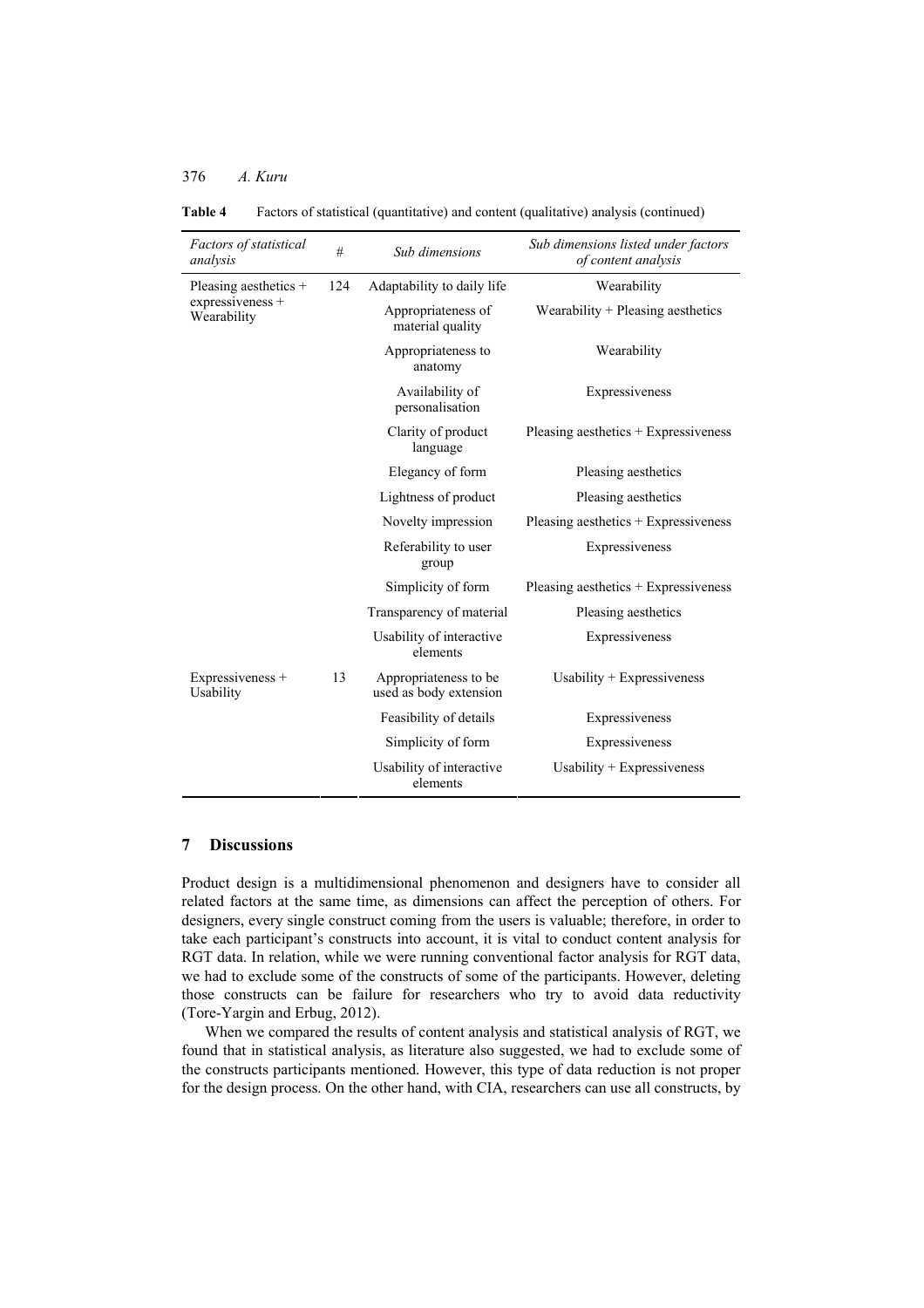naming the main construct as 'affected quality' and the reason behind that construct being positive or negative as 'causal quality'. This approach helps the researcher to build a cross impact matrix through which the CIA chart can be arrived at. This analysis method uses the number of comments as the main relation between various qualities, which also makes the analysis method appropriate for user research.

With CIA, we can define the constructs within construct groups, which is a kind of 'semantical' factor analysis. We think that the method we applied is a new perspective in understanding multiple participant analysis. It gives a more structured analysis than doing 'visual processing' to group the constructs while more meaningful groups that factor analysis does. Analysing qualitative data also shows the patterns of constructs within "highly subjective and individual data" (Fallman and Waterworth, 2010). On the other hand, we found that statistical analysis showed the main factors within the data, but with CIA it is possible to see the relations between minor and major factors. In addition to that, we can find the effect of each construct on other factors with the numbers we arrive at with CIA, which can reduce the statistically-blind effect of the RGT analysis.

It was easy to analyse repertory grids with CIA, as the constructs that people gave us was the final quality that people care for. With CIA, we were able to discover the most important factors that affect the design of on-body interactive products. With this analysis, we were able to lead the designers to focus on some of the qualities more, while also caring for the other influential of those qualities with a 'designerly' way of analysing data and reducing data reduction.

Another important point is that the CIA does not 'output' the main factors; instead it 'forms' these factors in relation to the constructs that the participants mention and relate each other. We tried to clarify the content analysis process by giving the cross impact matrix. As was shown, the active sum and passive sum of the 'factors' are different. It shows the number of constructs that are related to the factors (active sum) meanwhile it indicates the number of comments that participants mentioned while talking about that construct (passive sum). Therefore, the CIA does not only give the importance level of the factors, it also helps us to explain those in relation to the other factors that affect people's perception. Therefore, we are sure that CIA perfectly fits to the qualitative analysis of RGT when it is used for exploratory user research.

One drawback of CIA for RGT is that it is handy. Doing content analysis takes more time compared to the statistical analysis. In addition, creating a glossary of terms to code data can take time and it requires several researchers' agreement. However, we believe that CIA gives more detailed and valuable results when compared to statistical analysis. Therefore, CIA can best be benefited, when the aim of the study is to explore the product qualities and the relations between other qualities.

Another limitation of CIA is very similar to the limitations of the qualitative analysis. The meaning of the constructs can be named differently by different researcher. However, this limitation can be overcome by forming a glossary of terms at the beginning of the analysis. This can keep the consistency of the results when different researcher analyses the data.

In order to get the most benefit from RGT, the similarity of the products should be well considered. It is recommended that each product should have at least one similarity with each of the products. This similarity can either be the form, the colour or the way of usage. Otherwise, the participant will get lost and might think that the researcher is testing the participant rather than the products.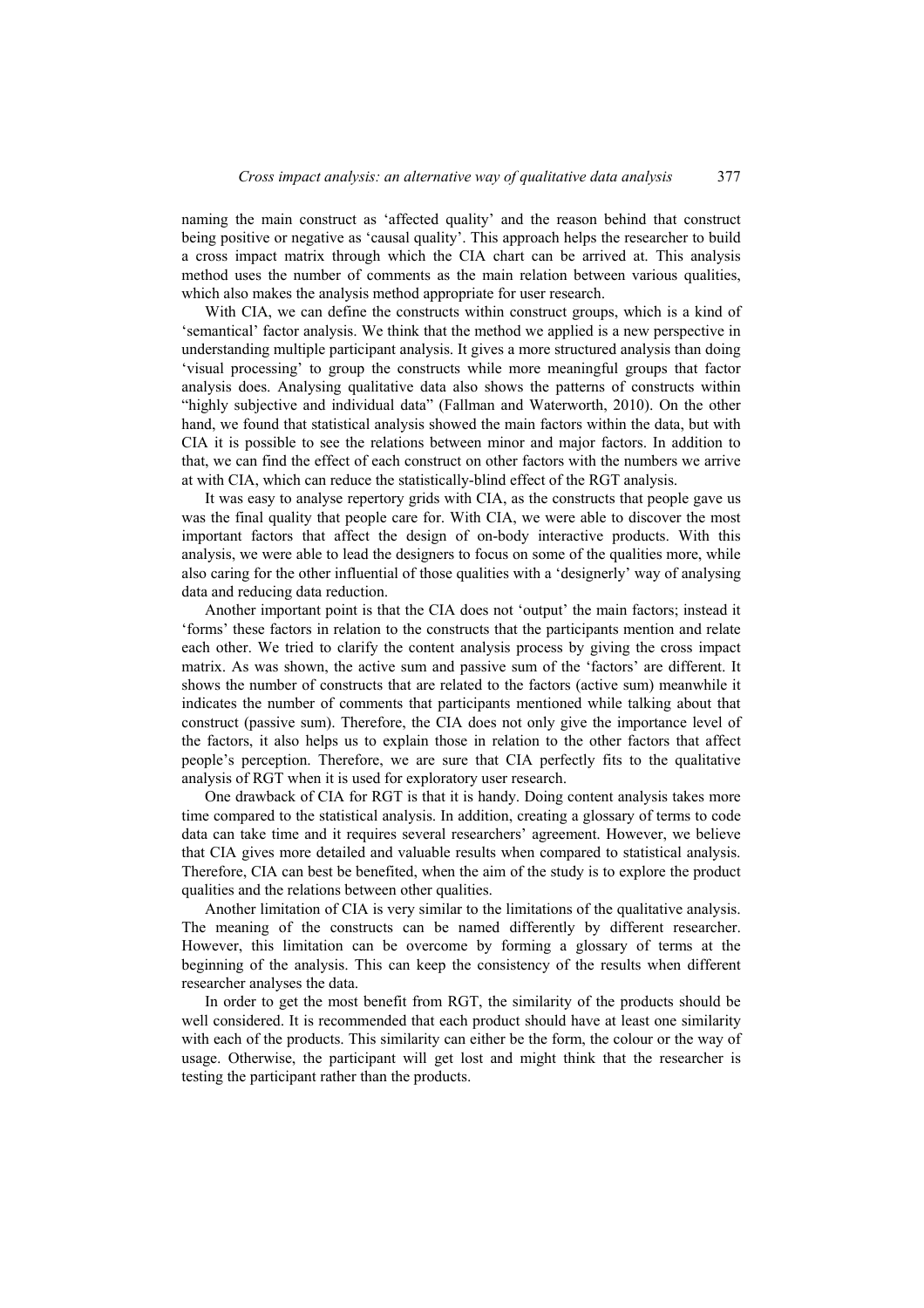#### **8 Conclusions**

In this paper, we suggested CIA as a new data analysis method for RGT. We suggested that, in order to overcome the problems of 'statistically blind' analysis of RGT and reduce data reduction, CIA can be utilised. CIA facilitates the researcher to put the factors mentioned by the participants in a 'statistical' hierarchy order. This assists the design team to create a balance between those factors.

As stated before, RGT can be applied during the exploratory or evaluation phase of the design process and the analysis method can be selected in relation to the phase. On the other hand, we propose that the analysis method suggested for qualitative data of RGT can be utilised in either the exploratory or evaluation phase. In the exploratory phase, the results found with CIA can potentially lead the design team to focus on, e.g., critical qualities found through analysis. In the evaluation phase, the qualities that fall into the areas defined can be given weight (i.e., critical ones can be given 4 and buffering ones can be given 1) and the evaluation of participants can be multiplied with this weight. Then, the total weight of the constructs can be summed to find the most successful product at the end.

For the future researchers who would like to use RGT and CIA, we recommend to ask detailed questions about the participants' choices. Then the participants will give more detailed information about the reason behind their choices. With this type of data only, CIA can be applied. When the participant is not asked, CIA becomes hard to apply as it highly depends on the participants' choices (affected quality) and the reasons behind those choices (affecting quality).

#### **References**

- Baber, C. (1996) 'Repertory grid theory and its application to product evaluation', in Jordan, P., Thomas, B., Weedmeester, B. and McClelland, I. (Eds.): *Usability Evaluation in Industry*, pp.157–165, Taylor and Francis, Great Britain.
- Baber, C. (2005) 'Interface analysis methods: repertory grid analysis', in Stanton, N., Salmon, P., Walker, G., Baber, C. and Jenkins, D. (Eds.): *Human Factors Methods – A Practical Guide for Engineering and Design*, Ashgate Pub. Co., Aldershot, England.
- Bang, S., Kim, M., Song, S-k. and Park, S-J. (2008) 'Toward real time detection of the basic living activity in home using a wearable sensor and smart home sensors', Paper presented at the *Engineering in Medicine and Biology Society, 2008, EMBS 2008, 30th Annual International Conference of the IEEE*, 20–25 August.
- Björkland, L. (2008) 'The repertory grid technique: making tacit knowledge explicit: assessing creative work and problem solving skills', in Middleton, H. (Ed.): *Researching Technology Education: Methods and Techniques*, Sense Publishers, Rotherdam.
- Blanning, R.W. and Reinig, B.A. (1999) 'Cross-impact analysis using group decision support systems: an application to the future of Hong Kong', *Futures*, Vol. 31, No. 1, pp.39–56.
- Bradfield, R., Wright, G., Burt, G., Cairns, G. and Van Der Heijden, K. (2005) 'The origins and evolution of scenario techniques in long range business planning', *Futures*, Vol. 37, No. 8, pp.795–812, DOI: 10.1016/j.futures.2005.01.003
- Bruseberg, A. and McDonagh-Philp, D. (2002) 'Focus groups to support the industrial/product designer: a review based on current literature and designers' feedback', *Applied Ergonomics*, Vol. 33, No. 1, pp.27–38.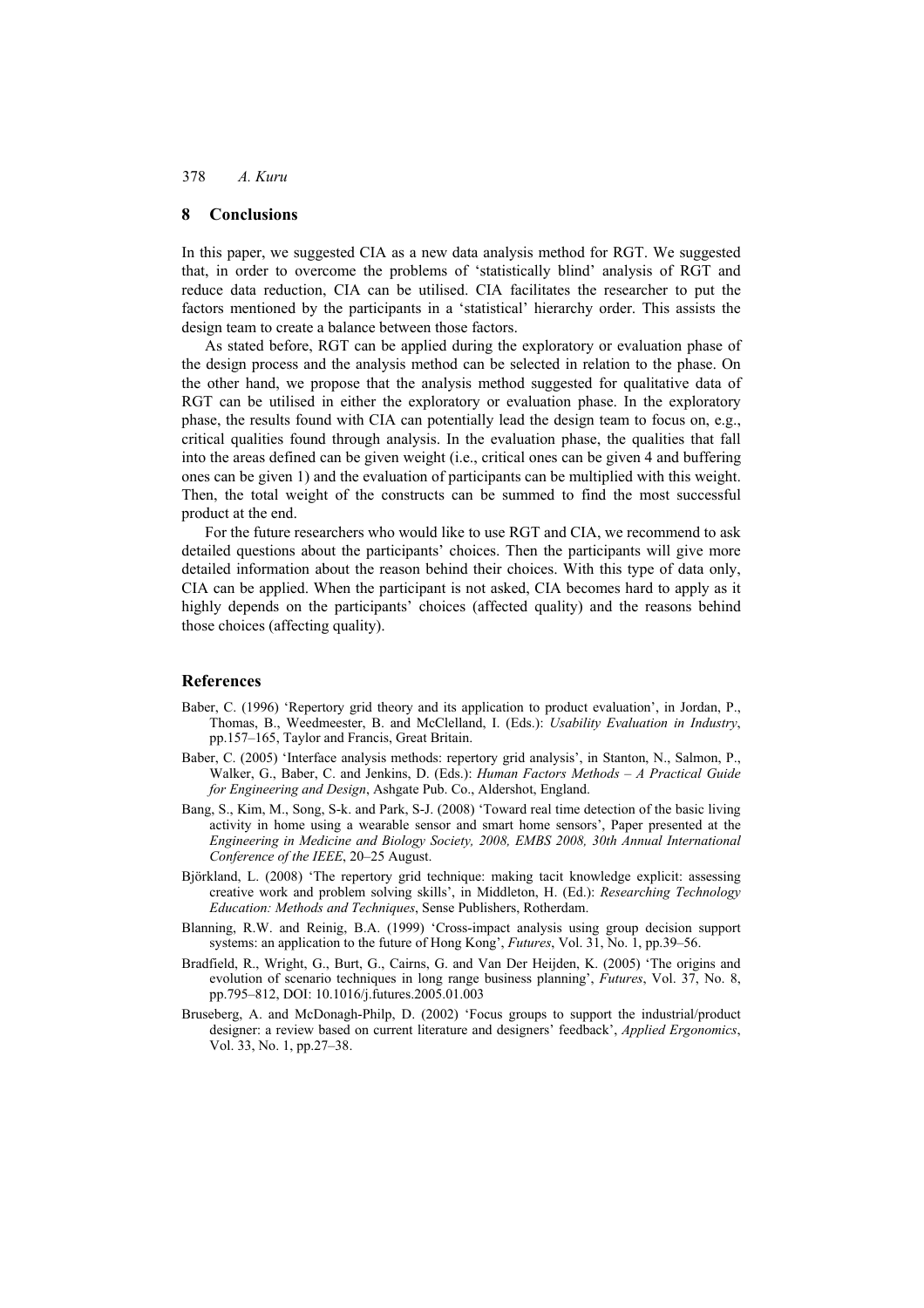Cho, V. and Wright, R. (2010) 'Exploring the evaluation framework of strategic information systems using repertory grid technique: a cognitive perspective from chief information officers', *Behaviour & Information Technology*, Vol. 29, No. 5, pp.447–457.

Cross, N. (2004) 'Expertise in design: an overview', *Design Studies*, Vol. 25, No. 5, pp.427–441.

- Crudge, S.E. and Johnson, F.C. (2007) 'Using the repertory grid and laddering technique to determine the user's evaluative model of search engines', *Journal of Documentation*, Vol. 63, No. 2, pp.259–280.
- Edwards, H.M., McDonald, S. and Michelle Young, S. (2009) 'The repertory grid technique: its place in empirical software engineering research', *Information and Software Technology*, Vol. 51, No. 4, pp.785–798.
- Fallman, D. and Waterworth, J. (2010) 'Capturing user experiences of mobile information technology with the repertory grid technique', *Human Technology: An Interdisciplinary Journal on Humans in ICT Environments*, Vol. 6, No. 2, pp.250–268.
- Fransella, F. (2004) edited by Fay Fransella, Richard Bell, and Don Bannister, *A Manual for Repertory Grid Technique*, Wiley, Hoboken, NJ.
- Gordon, T.J. (1994) *Cross-Impact Method United Nations University Millennium Project*, pp.1–21.
- Gordon, T.J. and Stover, J. (1976) 'Using perceptions and data about the future to improve the simulation of complex systems', *Technological Forecasting and Social Change*, Vol. 9, No. 1, pp.191–211.
- Gordon, T.J. and Stover, J. (1977) 'Cross impact analysis', *Handbook of Futures Research*.
- Grill, T., Flexer, A. and Cunningham, S. (2011) 'Identification of perceptual qualities in textural sounds using the repertory grid method', Paper presented at the *Proceedings of the 6th Audio Mostly Conference: A Conference on Interaction with Sound*.
- Harper, R. (2008) *Being Human: Human-Computer Interaction in the Year 2020*, Microsoft Research, England.
- Hassenzahl, M. (2003) 'The thing and I: understanding the relationship between user and product', in Blythe, M.A., Overbeeke, K., Monk, A.F. and Wright, P.C. (Eds.): *Funology*, Springer, Netherlands, pp.31–42.
- Hassenzahl, M. and Trautmann, T. (2001) 'Analysis of web sites with the repertory grid technique', Paper presented at the *CHI '01 Extended Abstracts on Human Factors in Computing Systems*, Seattle, Washington.
- Hertzum, M., Clemmensen, T., Hornbæk, K., Kumar, J., Shi, Q. and Yammiyavar, P. (2011) 'Personal usability constructs: how people construe usability across nationalities and stakeholder groups', *International Journal of Human-Computer Interaction*, Vol. 27, No. 8, pp.729–761.
- Heuer, R.J. and Pherson, R.H. (2010) *Structured Analytic Techniques for Intelligence Analysis*, CQ Press, Washington, DC.
- Huang, S-L., Yeh, C-T., Budd, W.W. and Chen, L-L. (2009) 'A sensitivity model (SM) approach to analyze urban development in Taiwan based on sustainability indicators', *Environmental Impact Assessment Review*, Vol. 29, No. 2, pp.116–125, DOI: 10.1016/j.eiar.2008.03.003.
- Karahanoglu, A. and Erbug, C. (2011) 'Perceived qualities of smart wearables: determinants of user acceptance', Paper presented at the *5th International Conference on Designing Pleasurable Products and Interfaces*, Milan, Italy, 22–25 June.
- Karapanos, E. and Martens, J-B. (2009) *The Quantitative Side of the Repertory Grid Technique: some Concerns*, arXiv preprint arXiv:0909.3158.
- Kelly, G.A. (1955) *The Psychology of Personal Constructs*, Routledge, London.
- Kuru, A. and Erbug, C. (2013) 'Explorations of perceived qualities of on-body interactive products', *Ergonomics*, Vol. 56, No. 6, pp.906–921, DOI: 10.1080/00140139.2013.788737.
- Lawson, B. (2006) *How Designers Think: The Design Process Demystified*, Routledge, Great Britain.